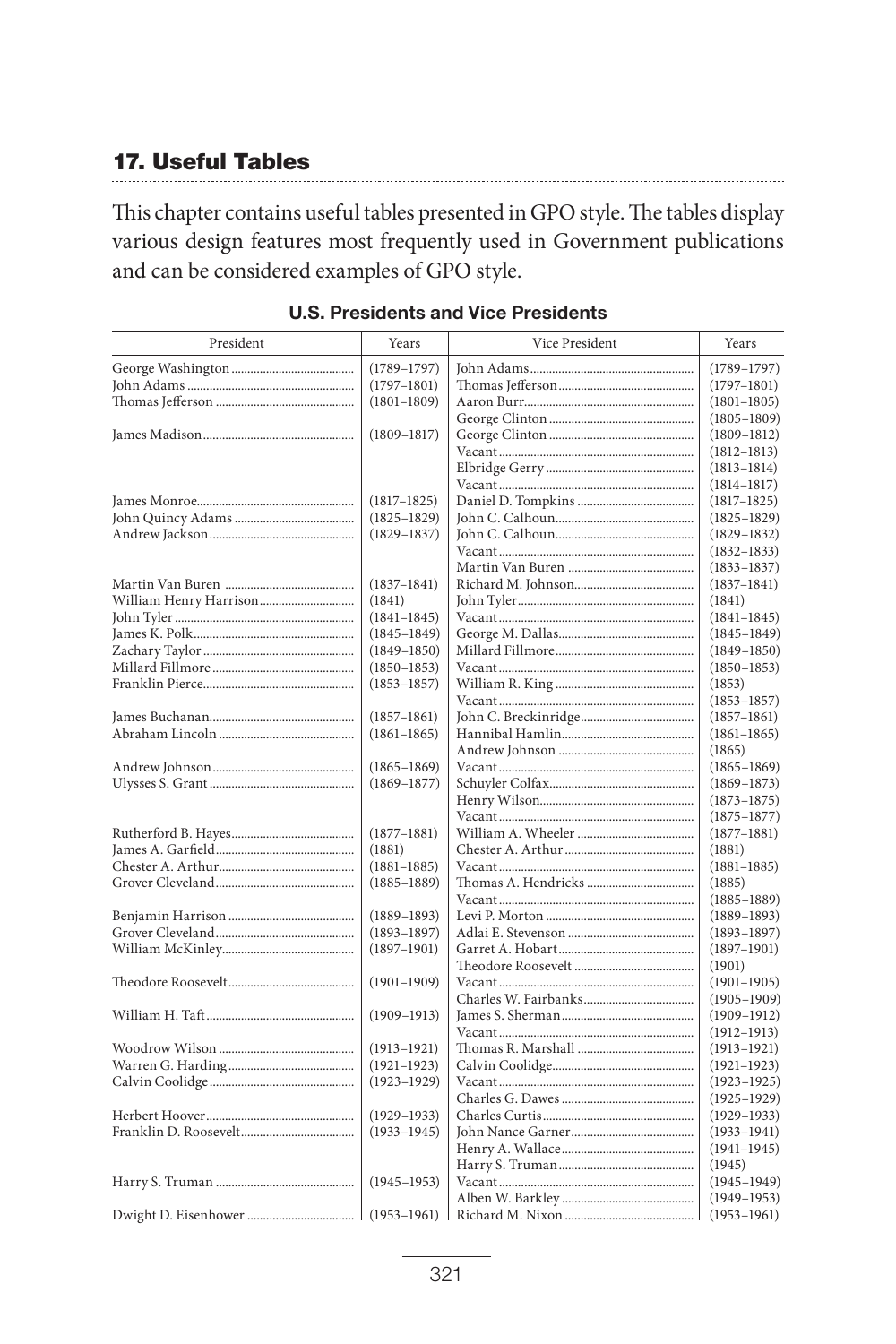| President | Years           | Vice President | Years           |
|-----------|-----------------|----------------|-----------------|
|           | $(1961 - 1963)$ |                | $(1961 - 1963)$ |
|           | $(1963 - 1969)$ |                | $(1963 - 1965)$ |
|           |                 |                | $(1965 - 1969)$ |
|           | $(1969 - 1974)$ |                | $(1969 - 1973)$ |
|           |                 |                | $(1973 - 1974)$ |
|           | $(1974 - 1977)$ |                | $(1974 - 1977)$ |
|           | $(1977 - 1981)$ |                | $(1977 - 1981)$ |
|           | $(1981 - 1989)$ |                | $(1981 - 1989)$ |
|           | $(1989 - 1993)$ |                | $(1989 - 1993)$ |
|           | $(1993 - 2001)$ |                | $(1993 - 2001)$ |
|           | $(2001 -$       |                | $(2001 - )$     |
|           |                 |                |                 |

### **U.S. Presidents and Vice Presidents-Continued**

Most Populous U.S. Cities by State<sup>1</sup>

| Alabama:     |
|--------------|
|              |
|              |
|              |
|              |
|              |
| Alaska:      |
|              |
|              |
|              |
|              |
|              |
| Arizona:     |
|              |
|              |
|              |
|              |
|              |
| Arkansas:    |
|              |
|              |
|              |
|              |
|              |
| California:  |
|              |
|              |
|              |
|              |
|              |
| Colorado:    |
|              |
|              |
|              |
|              |
|              |
| Connecticut: |
|              |
|              |
|              |
|              |
|              |

[2006 Census estimates]

| Delaware:             |
|-----------------------|
|                       |
|                       |
|                       |
|                       |
|                       |
| District of Columbia: |
|                       |
| Florida:              |
|                       |
|                       |
|                       |
|                       |
|                       |
| Georgia:              |
|                       |
|                       |
|                       |
|                       |
|                       |
| Hawaii:               |
|                       |
|                       |
|                       |
|                       |
|                       |
| Idaho:                |
|                       |
|                       |
|                       |
|                       |
|                       |
| Illinois:             |
|                       |
|                       |
|                       |
|                       |
|                       |
| Indiana:              |
|                       |
|                       |
|                       |
|                       |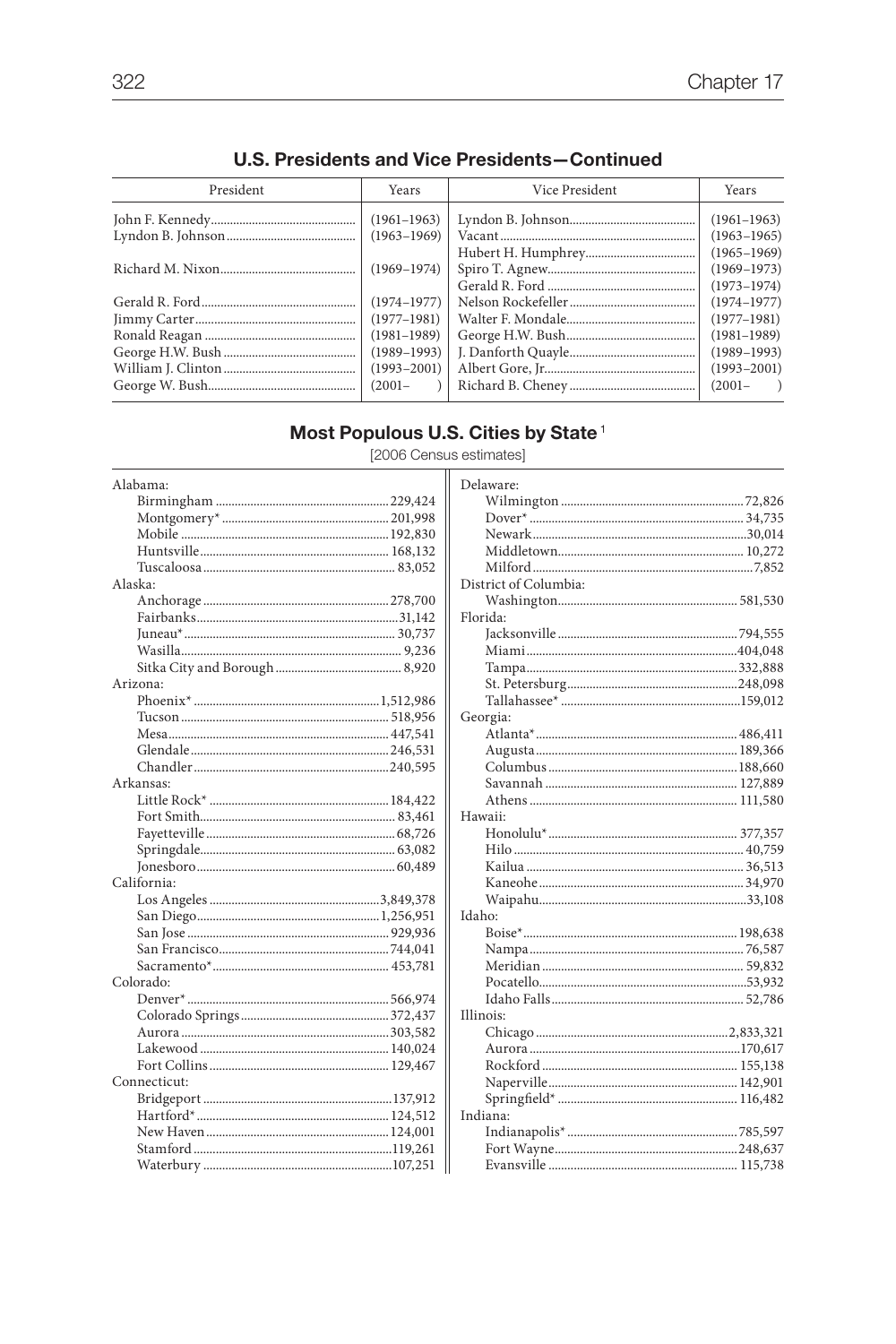# Most Populous U.S. Cities by State<sup>1</sup>-Continued

[2006 Census estimates]

| Indiana-Continued | Mississippi-Continued |
|-------------------|-----------------------|
|                   |                       |
|                   |                       |
| Iowa:             | Missouri:             |
|                   |                       |
|                   |                       |
|                   |                       |
|                   |                       |
|                   |                       |
| Kansas:           | Montana:              |
|                   |                       |
|                   |                       |
|                   |                       |
|                   |                       |
|                   |                       |
| Kentucky:         | Nebraska:             |
|                   |                       |
|                   |                       |
|                   |                       |
|                   |                       |
|                   |                       |
| Louisiana:        | Nevada:               |
|                   |                       |
|                   |                       |
|                   |                       |
|                   |                       |
|                   |                       |
| Maine:            | New Hampshire:        |
|                   |                       |
|                   |                       |
|                   |                       |
|                   |                       |
|                   |                       |
| Maryland:         | New Jersey:           |
|                   |                       |
|                   |                       |
|                   |                       |
|                   |                       |
|                   |                       |
| Massachusetts:    | New Mexico:           |
|                   |                       |
|                   |                       |
|                   |                       |
|                   |                       |
|                   |                       |
| Michigan:         | New York:             |
|                   |                       |
|                   |                       |
|                   |                       |
|                   |                       |
|                   |                       |
| Minnesota:        | North Carolina:       |
|                   |                       |
|                   |                       |
|                   |                       |
|                   |                       |
|                   |                       |
| Mississippi:      | North Dakota:         |
|                   |                       |
|                   |                       |
|                   |                       |
|                   |                       |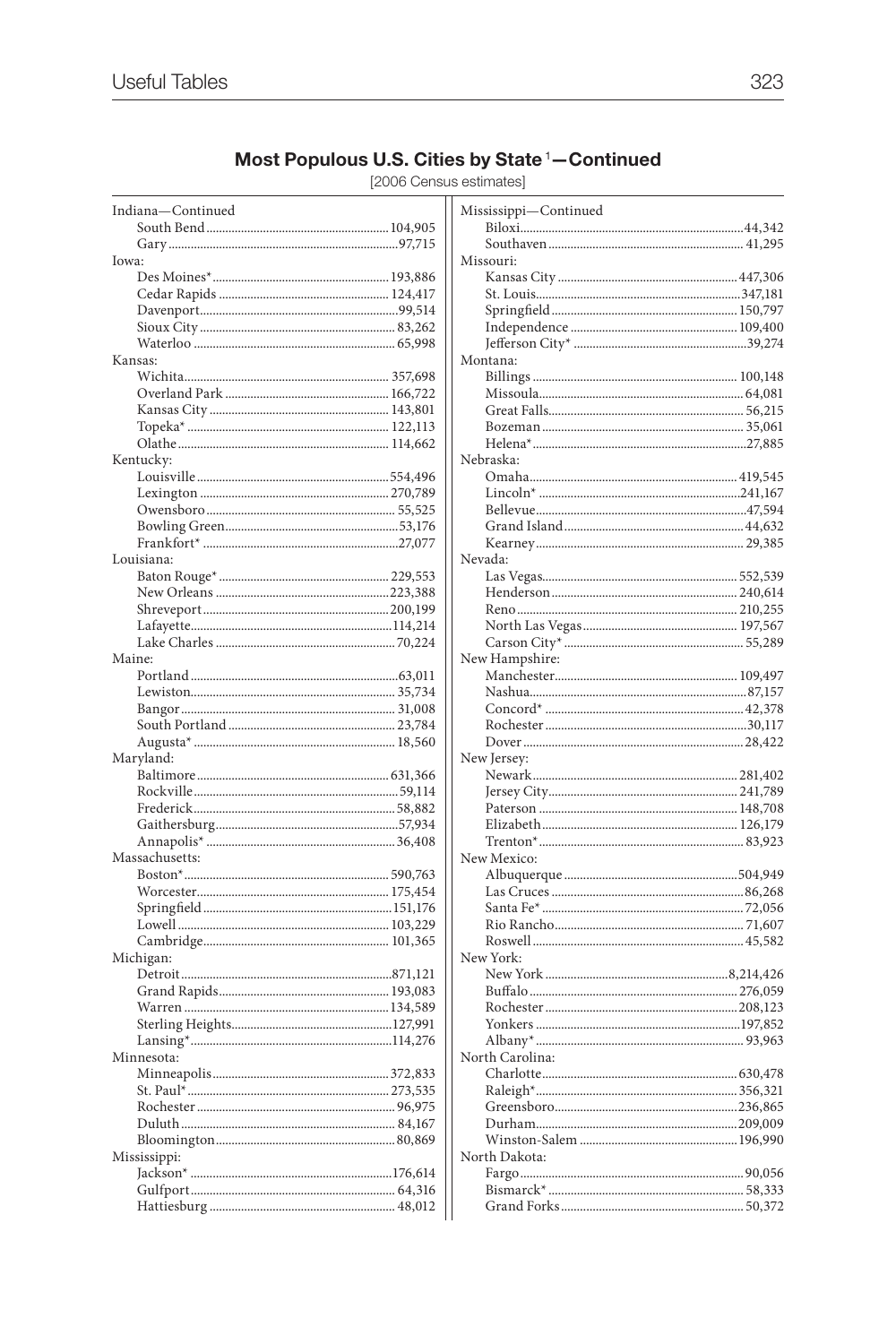### Most Populous U.S. Cities by State<sup>1</sup>-Continued

[2006 Census estimates]

| North Dakota-Continued | Tennessee-Continued |  |
|------------------------|---------------------|--|
|                        |                     |  |
|                        | Texas:              |  |
| Ohio:                  |                     |  |
|                        |                     |  |
|                        |                     |  |
|                        |                     |  |
|                        |                     |  |
|                        | Utah:               |  |
| Oklahoma:              |                     |  |
|                        |                     |  |
|                        |                     |  |
|                        |                     |  |
|                        |                     |  |
|                        | Vermont:            |  |
| Oregon:                |                     |  |
|                        |                     |  |
|                        |                     |  |
|                        |                     |  |
|                        |                     |  |
|                        |                     |  |
|                        | Virginia:           |  |
| Pennsylvania:          |                     |  |
|                        |                     |  |
|                        |                     |  |
|                        |                     |  |
|                        |                     |  |
|                        | Washington:         |  |
| Rhode Island:          |                     |  |
|                        |                     |  |
|                        |                     |  |
|                        |                     |  |
|                        |                     |  |
|                        | West Virginia:      |  |
| South Carolina:        |                     |  |
|                        |                     |  |
|                        |                     |  |
|                        |                     |  |
|                        |                     |  |
|                        | Wisconsin:          |  |
| South Dakota:          |                     |  |
|                        |                     |  |
|                        |                     |  |
|                        |                     |  |
|                        |                     |  |
|                        | Wyoming:            |  |
| Tennessee:             |                     |  |
|                        |                     |  |
|                        |                     |  |
|                        |                     |  |
|                        |                     |  |
|                        |                     |  |

 $^{\rm 1}$  The five most populous cities of each state are listed except where the capital city did not fall into the top five, in which case the fifth most populous city was replaced by the capital city.

 $^\star$  State capital.

Source: Information courtesy of the U.S. Census Bureau.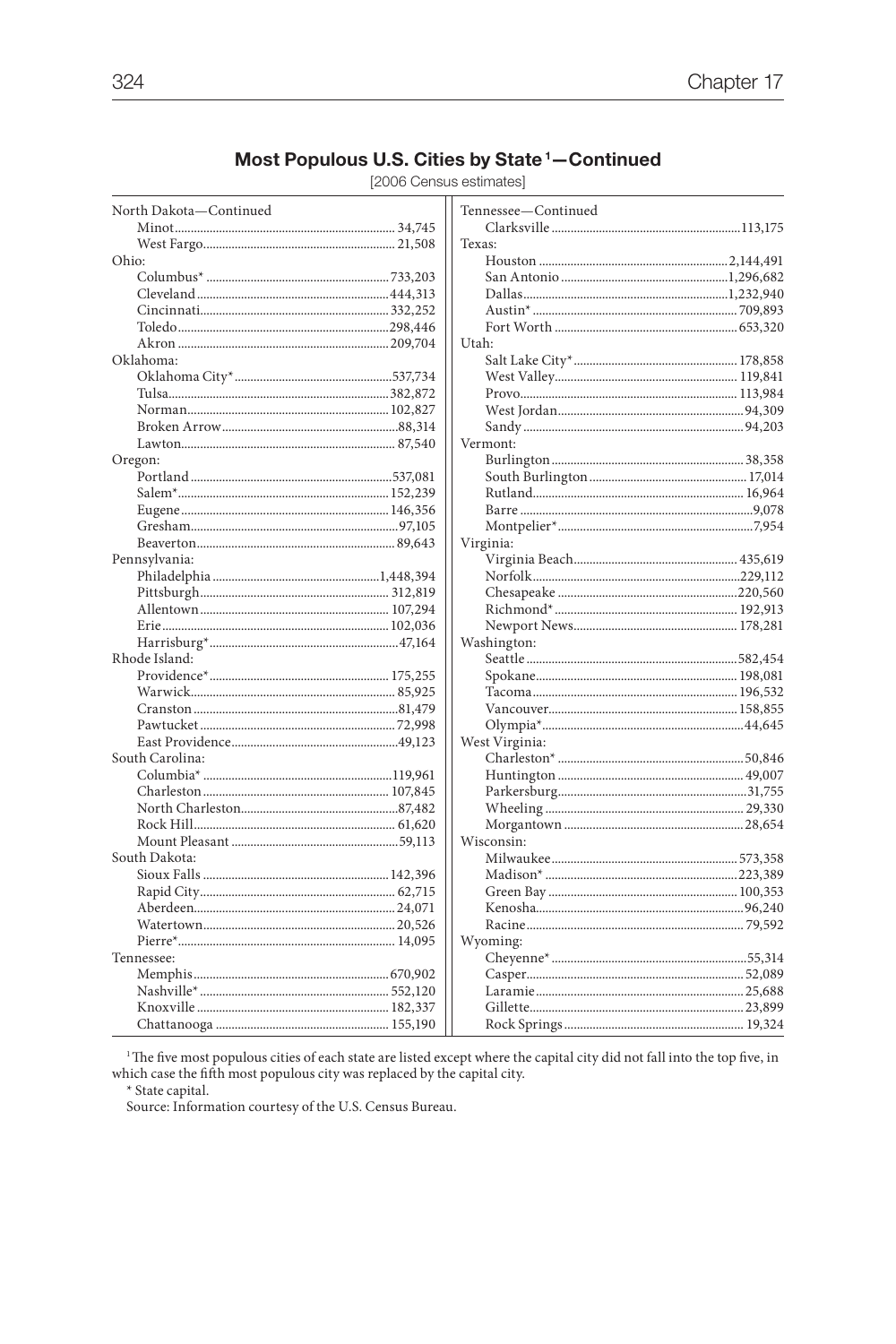|                     |                   |                   | Principal Foreign Countries as of June 2008          |                                                 |                                                                           |
|---------------------|-------------------|-------------------|------------------------------------------------------|-------------------------------------------------|---------------------------------------------------------------------------|
| Country             | member<br>Š       | Capital           | Chief of state                                       | Legislative body                                | Government type                                                           |
| Afghanistan         |                   |                   |                                                      | National Assembly of House of                   | Islamic Republic.                                                         |
|                     |                   |                   |                                                      | People, House of Elders.                        |                                                                           |
| Albania             | $\dots$ .do       | Tirana (Tirane)   | $\cdots$ do $\cdots$                                 | Assembly (unicameral)                           | Emerging Democracy.                                                       |
| Algeria             |                   |                   |                                                      | National People's Assembly,                     | Republic.                                                                 |
|                     |                   |                   |                                                      | Council of Nations.                             |                                                                           |
|                     |                   |                   | do   Andorra la Vella    Executive Council President | General Council of the Valleys<br>(unicameral). | Parliamentary Democracy                                                   |
|                     |                   |                   |                                                      | National Assembly (unicameral)                  | Republic: multiparty presidential regime.                                 |
| Antigua and Barbuda |                   |                   | Queen (represented by Governor                       |                                                 | Constitutional Monarchy with a                                            |
|                     |                   |                   | General)                                             |                                                 | parliamentary system of government.                                       |
| Argentina           | .do               | Buenos Aires      | President                                            | National Congress (bicameral)                   | Republic.                                                                 |
| Armenia             | $\frac{d}{d}$     | Yerevan           |                                                      | National Assembly (Parliament)                  |                                                                           |
| Australia           |                   | Canberra          | Queen (represented by Governor                       | Federal Parliament (bicameral)                  | Federal Parliamentary Democracy.                                          |
|                     |                   |                   | General)                                             |                                                 |                                                                           |
| Austria             | .do               |                   | President                                            | Federal Assembly (bicameral)                    | Federal Republic.                                                         |
| Azerbaijan          | $\frac{1}{2}$     | Baku (Baki, Baky) |                                                      | National Assembly (unicameral)                  | Republic.                                                                 |
| Bahamas, The        |                   |                   | Queen (represented by Governor                       |                                                 | Constitutional Parliamentary Democracy                                    |
|                     |                   |                   | General)                                             |                                                 |                                                                           |
| Bahrain             | do                |                   | King                                                 |                                                 | Constitutional Monarchy.                                                  |
| Bangladesh          | $\frac{1}{2}$     | Dhaka             | President                                            | National Parliament (unicameral)                | Parliamentary Democracy.                                                  |
| Barbados            |                   | Bridgetown        | Queen (represented by Governor                       |                                                 | Δ.                                                                        |
|                     |                   |                   | General)                                             |                                                 |                                                                           |
|                     |                   |                   | President                                            | National Assembly (bicameral)                   | Republic in name, although                                                |
|                     |                   |                   |                                                      |                                                 | in fact a dictatorship.                                                   |
|                     |                   |                   |                                                      |                                                 | Federal Parliamentary Democracy                                           |
|                     |                   |                   |                                                      |                                                 | under a Constitutional Monarchy.                                          |
| Belize              |                   | Belmopan          | Queen (represented by Governor<br>General)           | National Assembly (bicameral)                   | Parliamentary Democracy                                                   |
| Benin               |                   | Porto-Novo        |                                                      | National Assembly (unicameral)                  | Republic.                                                                 |
| Bhutan              | $\dots d0\dots d$ | Thimphu           |                                                      |                                                 |                                                                           |
|                     |                   |                   |                                                      |                                                 | special treaty relationship with India.                                   |
| Bolivia             |                   | La Paz            |                                                      | National Congress (bicameral)                   | Republic.                                                                 |
| Bosnia and          |                   | Sarajevo          | Chairman of the Presidency                           |                                                 | Parliamentary Assembly (bicameral)  Emerging Federal Democratic Republic. |
| Herzegovina.        |                   |                   |                                                      |                                                 |                                                                           |
| Botswana            |                   | ļ<br>Gaborone     |                                                      |                                                 | Parliamentary Republic.                                                   |
| Brazil              |                   | Brasilia          |                                                      | National Congress (bicameral)                   | Federal Republic.                                                         |
| Brunei              |                   |                   | do Bandar Seri  Sultan and Prime Minister            | l Legislative Council                           | Constitutional Sultanate.                                                 |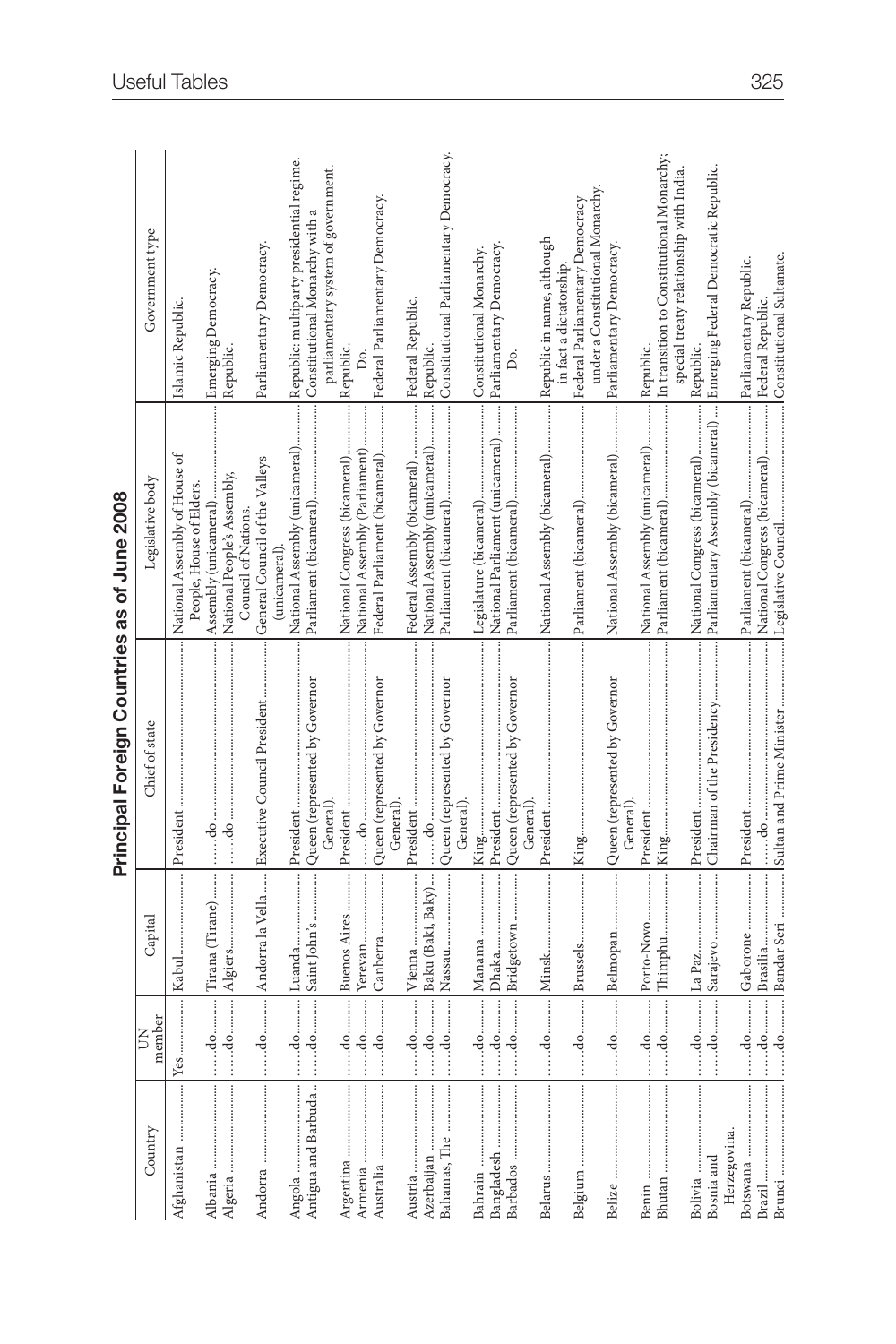|                                       |                                                                              |                   | Principal Foreign Countries as of June 2008-Continued                                                                                                                                                                                                                                                                                                                                                                                                                                           |                                                          |                                                                       |
|---------------------------------------|------------------------------------------------------------------------------|-------------------|-------------------------------------------------------------------------------------------------------------------------------------------------------------------------------------------------------------------------------------------------------------------------------------------------------------------------------------------------------------------------------------------------------------------------------------------------------------------------------------------------|----------------------------------------------------------|-----------------------------------------------------------------------|
| Country                               | member<br>Š                                                                  | Capital           | Chief of state                                                                                                                                                                                                                                                                                                                                                                                                                                                                                  | Legislative body                                         | Government type                                                       |
|                                       |                                                                              |                   |                                                                                                                                                                                                                                                                                                                                                                                                                                                                                                 | National Assembly (unicameral)                           | Parliamentary Democracy.                                              |
| Burkina Faso                          |                                                                              | Ouagadougou       |                                                                                                                                                                                                                                                                                                                                                                                                                                                                                                 |                                                          | Parliamentary Republic.                                               |
|                                       |                                                                              |                   | Burma (Myanmar)'   do   Rangoon (Yangon)  Chairman of the State Peace and<br>Development Council (SPDC)                                                                                                                                                                                                                                                                                                                                                                                         | People's Assembly (unicameral)   Military Junta          |                                                                       |
|                                       |                                                                              | Bujumbura         |                                                                                                                                                                                                                                                                                                                                                                                                                                                                                                 |                                                          | Republic.                                                             |
| Cambodia                              | $\dots d$ o $\dots \dots$                                                    | Phnom Penh        |                                                                                                                                                                                                                                                                                                                                                                                                                                                                                                 | National Assembly (bicameral)                            | Multiparty Democracy under a                                          |
| Cameroon                              |                                                                              |                   |                                                                                                                                                                                                                                                                                                                                                                                                                                                                                                 | National Assembly (unicameral)                           | Republic; Multiparty Presidential Regime.<br>Constitutional Monarchy. |
|                                       |                                                                              |                   |                                                                                                                                                                                                                                                                                                                                                                                                                                                                                                 |                                                          |                                                                       |
|                                       |                                                                              |                   | General)                                                                                                                                                                                                                                                                                                                                                                                                                                                                                        |                                                          | Parliamentary Democracy and a<br>Federation                           |
| Cape Verde                            | $\dots\ldots\text{do}\dots\ldots\ldots$                                      |                   |                                                                                                                                                                                                                                                                                                                                                                                                                                                                                                 | National Assembly (unicameral)                           | Republic.                                                             |
| Central African                       | $\dots$ do $\dots$                                                           | Bangui            |                                                                                                                                                                                                                                                                                                                                                                                                                                                                                                 | $\cdots$ do $\cdots$                                     | Δó.                                                                   |
| Republic.                             |                                                                              |                   |                                                                                                                                                                                                                                                                                                                                                                                                                                                                                                 |                                                          |                                                                       |
|                                       | $\dots d_0 \dots d_1$                                                        |                   |                                                                                                                                                                                                                                                                                                                                                                                                                                                                                                 |                                                          | Δó.                                                                   |
|                                       |                                                                              |                   |                                                                                                                                                                                                                                                                                                                                                                                                                                                                                                 | National Congress (bicameral)                            |                                                                       |
|                                       |                                                                              |                   | $\dots\dots \text{do}\dots\dots \text{Big} \boxtimes \text{g} \text{u} \text{u} \dots \text{u} \dots \text{u} \dots \text{do} \dots \text{u} \dots \text{u} \dots \text{u} \dots \text{u} \dots \text{u} \dots \text{u} \dots \text{u} \dots \text{u} \dots \text{u} \dots \text{u} \dots \text{u} \dots \text{u} \dots \text{u} \dots \text{u} \dots \text{u} \dots \text{u} \dots \text{u} \dots \text{u} \dots \text{u} \dots \text{u} \dots \text{u} \dots \text{u} \dots \text{u} \dots \$ | National People's Congress                               | Communist State.                                                      |
|                                       |                                                                              |                   |                                                                                                                                                                                                                                                                                                                                                                                                                                                                                                 | (unicameral)                                             |                                                                       |
|                                       |                                                                              |                   |                                                                                                                                                                                                                                                                                                                                                                                                                                                                                                 |                                                          |                                                                       |
|                                       |                                                                              |                   |                                                                                                                                                                                                                                                                                                                                                                                                                                                                                                 |                                                          | government structure                                                  |
|                                       |                                                                              |                   |                                                                                                                                                                                                                                                                                                                                                                                                                                                                                                 |                                                          |                                                                       |
| Congo, Democratic<br>Republic of the. |                                                                              |                   |                                                                                                                                                                                                                                                                                                                                                                                                                                                                                                 |                                                          | Do.                                                                   |
| Congo,                                |                                                                              |                   |                                                                                                                                                                                                                                                                                                                                                                                                                                                                                                 |                                                          | Ďо.                                                                   |
| Republic of the.                      |                                                                              |                   |                                                                                                                                                                                                                                                                                                                                                                                                                                                                                                 |                                                          |                                                                       |
| Costa Rica                            | $\begin{array}{c} \begin{array}{c} \begin{array}{c} \end{array} \end{array}$ |                   |                                                                                                                                                                                                                                                                                                                                                                                                                                                                                                 | Legislative Assembly (unicameral) Democratic Republic.   |                                                                       |
| Cote d'Ivoire                         | $\dots$ do $\dots\dots$                                                      | Yamoussoukro      |                                                                                                                                                                                                                                                                                                                                                                                                                                                                                                 | National Assembly (unicameral)                           | Republic; Multiparty Presidential Regime                              |
| (Ivory Coast).                        |                                                                              |                   |                                                                                                                                                                                                                                                                                                                                                                                                                                                                                                 |                                                          | $(est. 1960).$ <sup>2</sup>                                           |
|                                       |                                                                              |                   |                                                                                                                                                                                                                                                                                                                                                                                                                                                                                                 |                                                          | Presidential/Parliamentary Democracy.                                 |
|                                       |                                                                              |                   |                                                                                                                                                                                                                                                                                                                                                                                                                                                                                                 | National Assembly of People's Power                      | Communist State.                                                      |
|                                       |                                                                              |                   |                                                                                                                                                                                                                                                                                                                                                                                                                                                                                                 | (unicameral).                                            |                                                                       |
|                                       |                                                                              |                   |                                                                                                                                                                                                                                                                                                                                                                                                                                                                                                 | House of Representatives (unicameral)  Republic.         |                                                                       |
| Czech Republic                        | .do                                                                          |                   | $\dots$ do $\dots$                                                                                                                                                                                                                                                                                                                                                                                                                                                                              |                                                          |                                                                       |
|                                       | $\dots$ do $\dots\dots$                                                      | Copenhagen  Queen |                                                                                                                                                                                                                                                                                                                                                                                                                                                                                                 |                                                          |                                                                       |
|                                       | $\dots\ldots\ldots\ldots\ldots\ldots$                                        |                   |                                                                                                                                                                                                                                                                                                                                                                                                                                                                                                 | Chamber of Deputies (unicameral) Republic.               |                                                                       |
|                                       | $\dots d$ o $\dots \dots$                                                    |                   |                                                                                                                                                                                                                                                                                                                                                                                                                                                                                                 | House of Assembly (unicameral)  Parliamentary Democracy. |                                                                       |
| Dominican Republic                    |                                                                              |                   |                                                                                                                                                                                                                                                                                                                                                                                                                                                                                                 | National Congress (bicameral) Democratic Republic.       |                                                                       |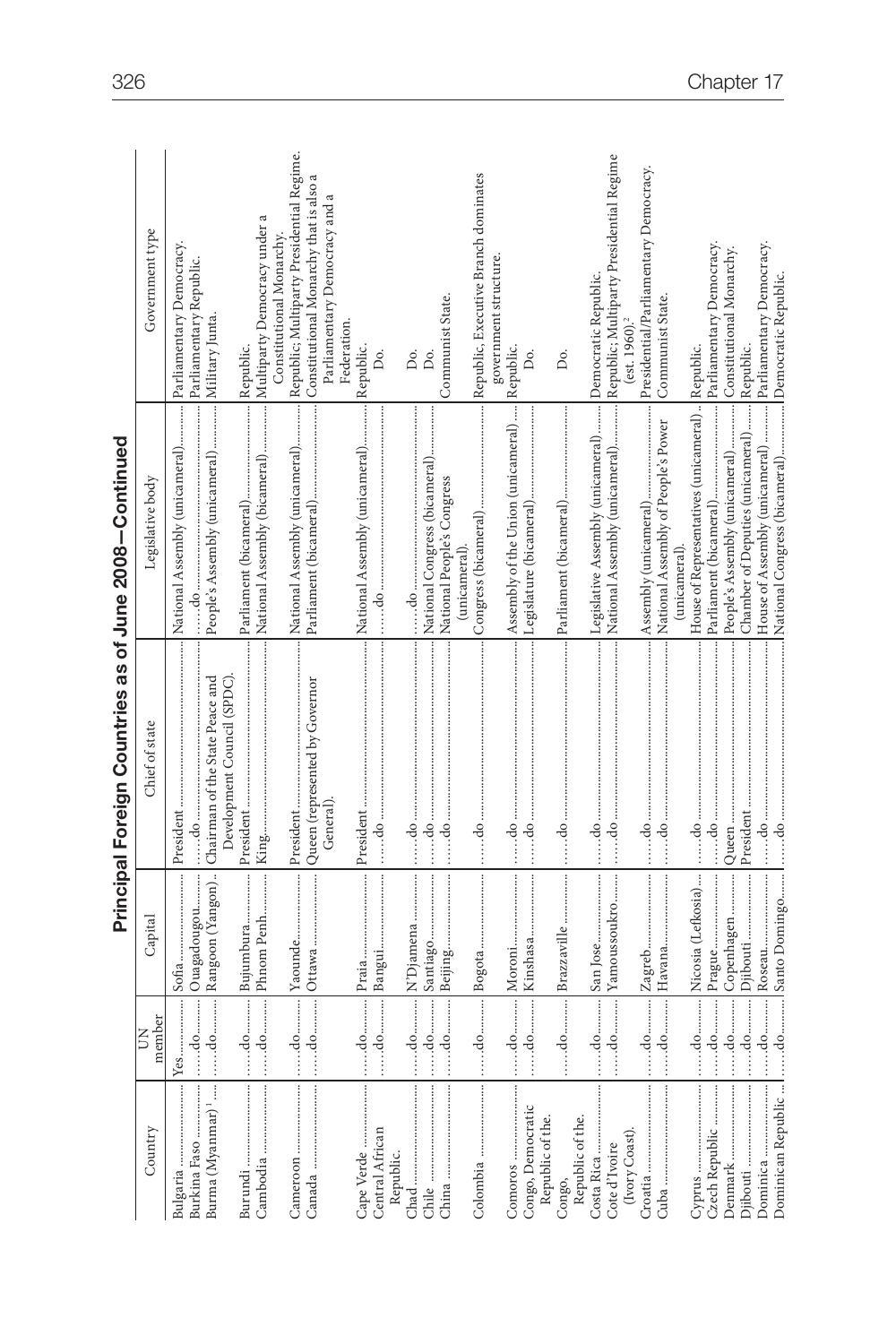|                                                                                                                                                                                                                                                                                                                                                                                                                                                                                                              |                           |                                                                                                          | President                                     | National Congress (unicameral)  Republic                                  |                                                          |
|--------------------------------------------------------------------------------------------------------------------------------------------------------------------------------------------------------------------------------------------------------------------------------------------------------------------------------------------------------------------------------------------------------------------------------------------------------------------------------------------------------------|---------------------------|----------------------------------------------------------------------------------------------------------|-----------------------------------------------|---------------------------------------------------------------------------|----------------------------------------------------------|
| Egypt                                                                                                                                                                                                                                                                                                                                                                                                                                                                                                        |                           |                                                                                                          | $\dots$ do $\dots$                            | People's Assembly (bicameral)                                             | δ.                                                       |
|                                                                                                                                                                                                                                                                                                                                                                                                                                                                                                              |                           | San Salvador                                                                                             | do                                            | Legislative Assembly (unicameral)                                         | Do.                                                      |
| Equatorial Guinea                                                                                                                                                                                                                                                                                                                                                                                                                                                                                            |                           |                                                                                                          |                                               | House of People's Representatives                                         | Do.                                                      |
|                                                                                                                                                                                                                                                                                                                                                                                                                                                                                                              |                           |                                                                                                          |                                               | (unicameral).                                                             |                                                          |
|                                                                                                                                                                                                                                                                                                                                                                                                                                                                                                              |                           | do  Asmara (Asmera)                                                                                      |                                               | National Assembly (unicameral)                                            | Transitional Government.                                 |
| Estonia                                                                                                                                                                                                                                                                                                                                                                                                                                                                                                      |                           | $\dots$ .do $\dots$ $\Box$ Tallinn $\dots$                                                               |                                               |                                                                           |                                                          |
|                                                                                                                                                                                                                                                                                                                                                                                                                                                                                                              |                           |                                                                                                          |                                               |                                                                           | Federal Republic                                         |
|                                                                                                                                                                                                                                                                                                                                                                                                                                                                                                              |                           | Suva (on Viti Levu)                                                                                      |                                               |                                                                           | Republic.                                                |
|                                                                                                                                                                                                                                                                                                                                                                                                                                                                                                              | $\ldots$ do $\ldots$      |                                                                                                          |                                               | Parliament (unicameral)                                                   | Δ.                                                       |
|                                                                                                                                                                                                                                                                                                                                                                                                                                                                                                              | $\frac{d}{d}$             |                                                                                                          |                                               |                                                                           | Do.                                                      |
|                                                                                                                                                                                                                                                                                                                                                                                                                                                                                                              | $\frac{1}{100}$           |                                                                                                          |                                               |                                                                           |                                                          |
|                                                                                                                                                                                                                                                                                                                                                                                                                                                                                                              | do                        |                                                                                                          |                                               | National Assembly (unicameral)                                            | Republic; Multiparty Presidential Regime.<br>  Republic. |
| Georgia                                                                                                                                                                                                                                                                                                                                                                                                                                                                                                      | $\dots d$ o $\dots \dots$ | $ \mathbf{T}^{\mathrm{o}}\mathbf{b} \mathrm{d}\mathbf{i} \mathrm{si} \ldots \ldots \ldots \ldots \ldots$ |                                               | Parliament (unicameral, also known                                        | Δ.                                                       |
|                                                                                                                                                                                                                                                                                                                                                                                                                                                                                                              |                           |                                                                                                          |                                               | as Supreme Council).                                                      |                                                          |
|                                                                                                                                                                                                                                                                                                                                                                                                                                                                                                              |                           |                                                                                                          |                                               |                                                                           | Federal Republic.                                        |
| Ghana                                                                                                                                                                                                                                                                                                                                                                                                                                                                                                        |                           |                                                                                                          |                                               |                                                                           | Constitutional Democracy                                 |
| Greece                                                                                                                                                                                                                                                                                                                                                                                                                                                                                                       |                           |                                                                                                          |                                               |                                                                           | Parliamentary Republic.                                  |
|                                                                                                                                                                                                                                                                                                                                                                                                                                                                                                              |                           | do Saint George's                                                                                        | Queen (represented by Governor                |                                                                           | Parliamentary Democracy.                                 |
|                                                                                                                                                                                                                                                                                                                                                                                                                                                                                                              |                           |                                                                                                          | General)                                      |                                                                           |                                                          |
|                                                                                                                                                                                                                                                                                                                                                                                                                                                                                                              |                           |                                                                                                          | President                                     | Congress of the Republic (unicameral) Constitutional Democratic Republic. |                                                          |
| Guinea $\dots\dots\dots\dots\dots\dots\dots\dots$                                                                                                                                                                                                                                                                                                                                                                                                                                                            |                           |                                                                                                          |                                               | People's National Assembly                                                | Republic.                                                |
|                                                                                                                                                                                                                                                                                                                                                                                                                                                                                                              |                           |                                                                                                          |                                               | (unicameral)                                                              |                                                          |
| Guinea-Bissau                                                                                                                                                                                                                                                                                                                                                                                                                                                                                                |                           |                                                                                                          |                                               | National People's Asssembly                                               | Do.                                                      |
|                                                                                                                                                                                                                                                                                                                                                                                                                                                                                                              |                           |                                                                                                          |                                               | (unicameral)                                                              |                                                          |
|                                                                                                                                                                                                                                                                                                                                                                                                                                                                                                              |                           |                                                                                                          |                                               | National Assembly (unicameral)                                            | Do.                                                      |
|                                                                                                                                                                                                                                                                                                                                                                                                                                                                                                              | $\dots d$ o $\dots \dots$ | Port-au-Prince                                                                                           |                                               | National Assembly (bicameral)                                             | Δo.                                                      |
| Holy See (Vatican                                                                                                                                                                                                                                                                                                                                                                                                                                                                                            |                           | Vatican City                                                                                             |                                               | Pontifical Commission for the State of   Ecclesiastical                   |                                                          |
| City).                                                                                                                                                                                                                                                                                                                                                                                                                                                                                                       |                           |                                                                                                          |                                               | Vatican City (unicameral).                                                |                                                          |
|                                                                                                                                                                                                                                                                                                                                                                                                                                                                                                              |                           | Tegucigalpa                                                                                              |                                               | National Congress (unicameral)                                            | Democratic Constitutional Republic.                      |
|                                                                                                                                                                                                                                                                                                                                                                                                                                                                                                              |                           | Budapest                                                                                                 |                                               | National Assembly (unicameral)                                            | Parliamentary Democracy                                  |
|                                                                                                                                                                                                                                                                                                                                                                                                                                                                                                              |                           | Reykjavik                                                                                                |                                               | Parliament (unicameral)                                                   | Constitutional Republic.                                 |
| India                                                                                                                                                                                                                                                                                                                                                                                                                                                                                                        |                           | New Delhi                                                                                                |                                               | Parliament (bicameral)                                                    | Federal Republic.                                        |
| Indonesia                                                                                                                                                                                                                                                                                                                                                                                                                                                                                                    | $\ldots$ do $\ldots$      | Jakarta                                                                                                  |                                               | House of Representatives                                                  | Republic.                                                |
| $\begin{minipage}{0.9\linewidth} \textbf{Ira} \end{minipage} \begin{minipage}{0.9\linewidth} \textbf{Ira} \end{minipage} \begin{minipage}{0.9\linewidth} \textbf{Ira} \end{minipage} \begin{minipage}{0.9\linewidth} \textbf{Ira} \end{minipage} \begin{minipage}{0.9\linewidth} \textbf{Ira} \end{minipage} \begin{minipage}{0.9\linewidth} \textbf{Ira} \end{minipage} \begin{minipage}{0.9\linewidth} \textbf{Ira} \end{minipage} \begin{minipage}{0.9\linewidth} \textbf{Ira} \end{minipage} \begin{min$ |                           |                                                                                                          |                                               | Islamic Consultative Assembly                                             | Theocratic Republic.                                     |
|                                                                                                                                                                                                                                                                                                                                                                                                                                                                                                              |                           |                                                                                                          |                                               | (unicameral).                                                             |                                                          |
| $\begin{minipage}{0.9\linewidth} \textbf{Iraq} \end{minipage} \begin{minipage}{0.9\linewidth} \textbf{Iraq} \end{minipage} \begin{minipage}{0.9\linewidth} \textbf{Iraq} \end{minipage} \begin{minipage}{0.9\linewidth} \textbf{Iraq} \end{minipage} \begin{minipage}{0.9\linewidth} \textbf{Iraq} \end{minipage} \begin{minipage}{0.9\linewidth} \textbf{Iraq} \end{minipage} \begin{minipage}{0.9\linewidth} \textbf{Iraq} \end{minipage} \begin{minipage}{0.9\linewidth} \textbf{Iraq} \end{$             |                           | $\dots \dots$ do $\dots \dots \dots$ Baghdad $\dots \dots \dots \dots$                                   |                                               | Council of Representatives                                                | Parliamentary Democracy.                                 |
|                                                                                                                                                                                                                                                                                                                                                                                                                                                                                                              | $\dots d$ o $\dots \dots$ |                                                                                                          |                                               |                                                                           | Republic, Parliamentary Democracy.                       |
|                                                                                                                                                                                                                                                                                                                                                                                                                                                                                                              |                           | Jerusalem <sup>3</sup>                                                                                   |                                               |                                                                           | Parliamentary Democracy.                                 |
| Italy                                                                                                                                                                                                                                                                                                                                                                                                                                                                                                        |                           |                                                                                                          | $\dots$ . $d$ $\circ$ $\dots$ $\dots$ $\dots$ |                                                                           |                                                          |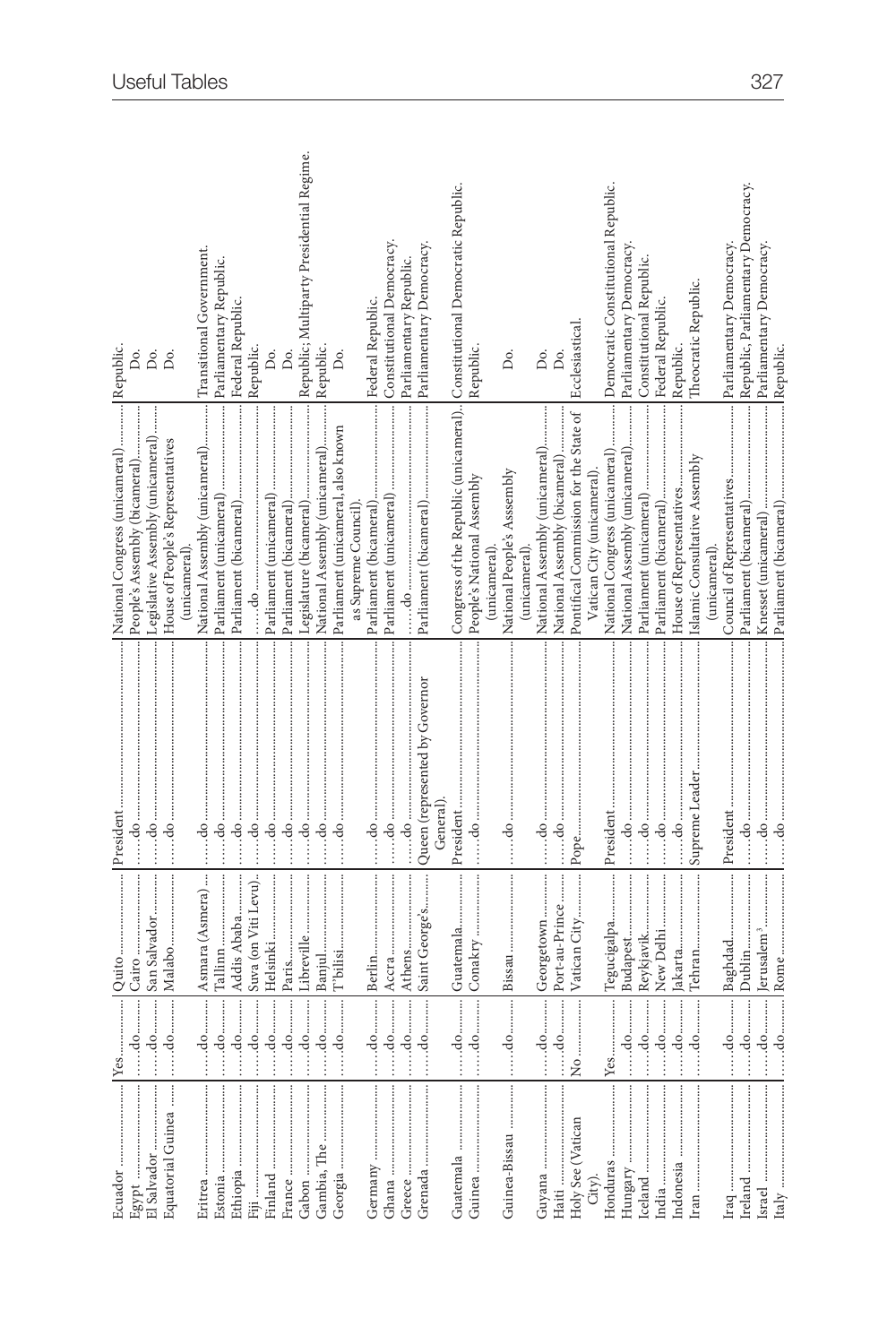|                                                                                                                                                                                                                                                                                                                                                                                                                                                                                                  |                                                                               |                      | Principal Foreign Countries as of June 2008-Continued |                                                             |                                                                             |
|--------------------------------------------------------------------------------------------------------------------------------------------------------------------------------------------------------------------------------------------------------------------------------------------------------------------------------------------------------------------------------------------------------------------------------------------------------------------------------------------------|-------------------------------------------------------------------------------|----------------------|-------------------------------------------------------|-------------------------------------------------------------|-----------------------------------------------------------------------------|
| Country                                                                                                                                                                                                                                                                                                                                                                                                                                                                                          | member<br>$\overline{5}$                                                      | Capital              | Chief of state                                        | Legislative body                                            | Government type                                                             |
|                                                                                                                                                                                                                                                                                                                                                                                                                                                                                                  |                                                                               |                      | Queen (represented by Governor<br>General)            |                                                             | Constitutional Parliamentary Democracy.                                     |
|                                                                                                                                                                                                                                                                                                                                                                                                                                                                                                  | $\begin{array}{c} \begin{array}{c} \begin{array}{c} \end{array} \end{array}$  | Tokyo                |                                                       |                                                             | Constitutional Monarchy with                                                |
|                                                                                                                                                                                                                                                                                                                                                                                                                                                                                                  |                                                                               |                      |                                                       | National Assembly (bicameral)                               | Parliamentary Government.<br>Constitutional Monarchy.                       |
|                                                                                                                                                                                                                                                                                                                                                                                                                                                                                                  |                                                                               |                      |                                                       |                                                             | Republic, Authoritarian Presidential rule,<br>with little power outside the |
|                                                                                                                                                                                                                                                                                                                                                                                                                                                                                                  |                                                                               |                      |                                                       | National Assembly (unicameral)                              | Executive Branch.                                                           |
| Kiribati                                                                                                                                                                                                                                                                                                                                                                                                                                                                                         |                                                                               |                      | $\cdots$ do $\cdots$<br>do                            | House of Parliament (unicameral)                            | Republic                                                                    |
| Korea, North                                                                                                                                                                                                                                                                                                                                                                                                                                                                                     |                                                                               |                      |                                                       | Supreme People's Assembly                                   | Communist State one-man dictatorship.                                       |
|                                                                                                                                                                                                                                                                                                                                                                                                                                                                                                  | $\begin{array}{c} \begin{array}{c} \dots \dots \dots \end{array} \end{array}$ |                      |                                                       | National Assembly (unicameral)<br>unicameral)               | Republic.                                                                   |
| $\begin{minipage}{0.9\linewidth} \begin{minipage}{0.9\linewidth} \begin{minipage}{0.9\linewidth} \begin{minipage}{0.9\linewidth} \begin{minipage}{0.9\linewidth} \hline \multicolumn{2}{c}{\textbf{Kosovo}\hspace{0.05cm}\textbf{}\hspace{0.05cm}\multicolumn{2}{c}{\textbf{}}\end{minipage}} \end{minipage} \end{minipage} \end{minipage} \vspace{-0.3cm} \begin{minipage}{0.9\linewidth} \begin{minipage}{0.9\linewidth} \hline \multicolumn{2}{c}{\textbf{Kosovo}\hspace{0.05cm}\textbf{}\hs$ |                                                                               | Pristina (Prishtine) | $\dots$ do $\dots$                                    | Kosovo Assembly of the Provisional                          | Do.                                                                         |
|                                                                                                                                                                                                                                                                                                                                                                                                                                                                                                  |                                                                               |                      |                                                       | Government (unicameral).                                    |                                                                             |
|                                                                                                                                                                                                                                                                                                                                                                                                                                                                                                  |                                                                               |                      |                                                       | National Assembly (unicameral)                              | Constitutional Emirate.                                                     |
|                                                                                                                                                                                                                                                                                                                                                                                                                                                                                                  |                                                                               |                      |                                                       | Supreme Council (unicameral)                                | Republic.                                                                   |
|                                                                                                                                                                                                                                                                                                                                                                                                                                                                                                  |                                                                               | Vientiane            | $\dots$ do $\dots$                                    | National Assembly (unicameral)                              | Communist State.                                                            |
|                                                                                                                                                                                                                                                                                                                                                                                                                                                                                                  |                                                                               |                      |                                                       | Parliament (unicameral)                                     | Parliamentary Democracy.                                                    |
| Lebanon                                                                                                                                                                                                                                                                                                                                                                                                                                                                                          |                                                                               |                      | $\dots$ do $\dots$                                    | National Assembly (unicameral)                              | Republic.                                                                   |
| Lesotho                                                                                                                                                                                                                                                                                                                                                                                                                                                                                          |                                                                               |                      |                                                       | Parliament (bicameral)                                      | Parliamentary Constitutional Monarchy.                                      |
|                                                                                                                                                                                                                                                                                                                                                                                                                                                                                                  |                                                                               | Monrovia             |                                                       | National Assembly (bicameral)                               | Republic.                                                                   |
|                                                                                                                                                                                                                                                                                                                                                                                                                                                                                                  |                                                                               |                      |                                                       | General People's Congress                                   | amahiriya.                                                                  |
|                                                                                                                                                                                                                                                                                                                                                                                                                                                                                                  |                                                                               |                      |                                                       | (unicameral).                                               |                                                                             |
| Liechtenstein                                                                                                                                                                                                                                                                                                                                                                                                                                                                                    |                                                                               |                      | Prince                                                | Parliament or Landtag (unicameral) Constitutional Monarchy. |                                                                             |
|                                                                                                                                                                                                                                                                                                                                                                                                                                                                                                  |                                                                               |                      | President                                             | Parliament or Seimas (unicameral)                           | Parliamentary Democracy.                                                    |
| Luxembourg                                                                                                                                                                                                                                                                                                                                                                                                                                                                                       |                                                                               | Luxembourg           | Grand Duke                                            | Chamber of Deputies (unicameral)                            | Constitutional Monarchy.                                                    |
| Yugoslav Republic.<br>Macedonia, former                                                                                                                                                                                                                                                                                                                                                                                                                                                          |                                                                               |                      |                                                       | Assembly or Sobranie (unicameral)                           | Parliamentary Democracy                                                     |
|                                                                                                                                                                                                                                                                                                                                                                                                                                                                                                  |                                                                               |                      |                                                       |                                                             | Republic.                                                                   |
|                                                                                                                                                                                                                                                                                                                                                                                                                                                                                                  |                                                                               |                      |                                                       | National Assembly (unicameral)  Multiparty Democracy        |                                                                             |
|                                                                                                                                                                                                                                                                                                                                                                                                                                                                                                  |                                                                               | Kuala Lumpur         |                                                       |                                                             | Constitutional Monarchy                                                     |
|                                                                                                                                                                                                                                                                                                                                                                                                                                                                                                  |                                                                               | Male                 | President                                             | People's Council (unicameral)                               | Republic.                                                                   |
|                                                                                                                                                                                                                                                                                                                                                                                                                                                                                                  |                                                                               | Bamako               | do                                                    | National Assembly (unicameral)                              | Δó.                                                                         |
| Malta                                                                                                                                                                                                                                                                                                                                                                                                                                                                                            |                                                                               | Valletta             |                                                       | House of Representatives (unicameral)                       | Do.                                                                         |
| Marshall Islands                                                                                                                                                                                                                                                                                                                                                                                                                                                                                 |                                                                               | Majuro               | do                                                    | Legislature (unicameral)                                    | Constitutional Government in free                                           |
|                                                                                                                                                                                                                                                                                                                                                                                                                                                                                                  |                                                                               |                      |                                                       |                                                             | association with the U.S.                                                   |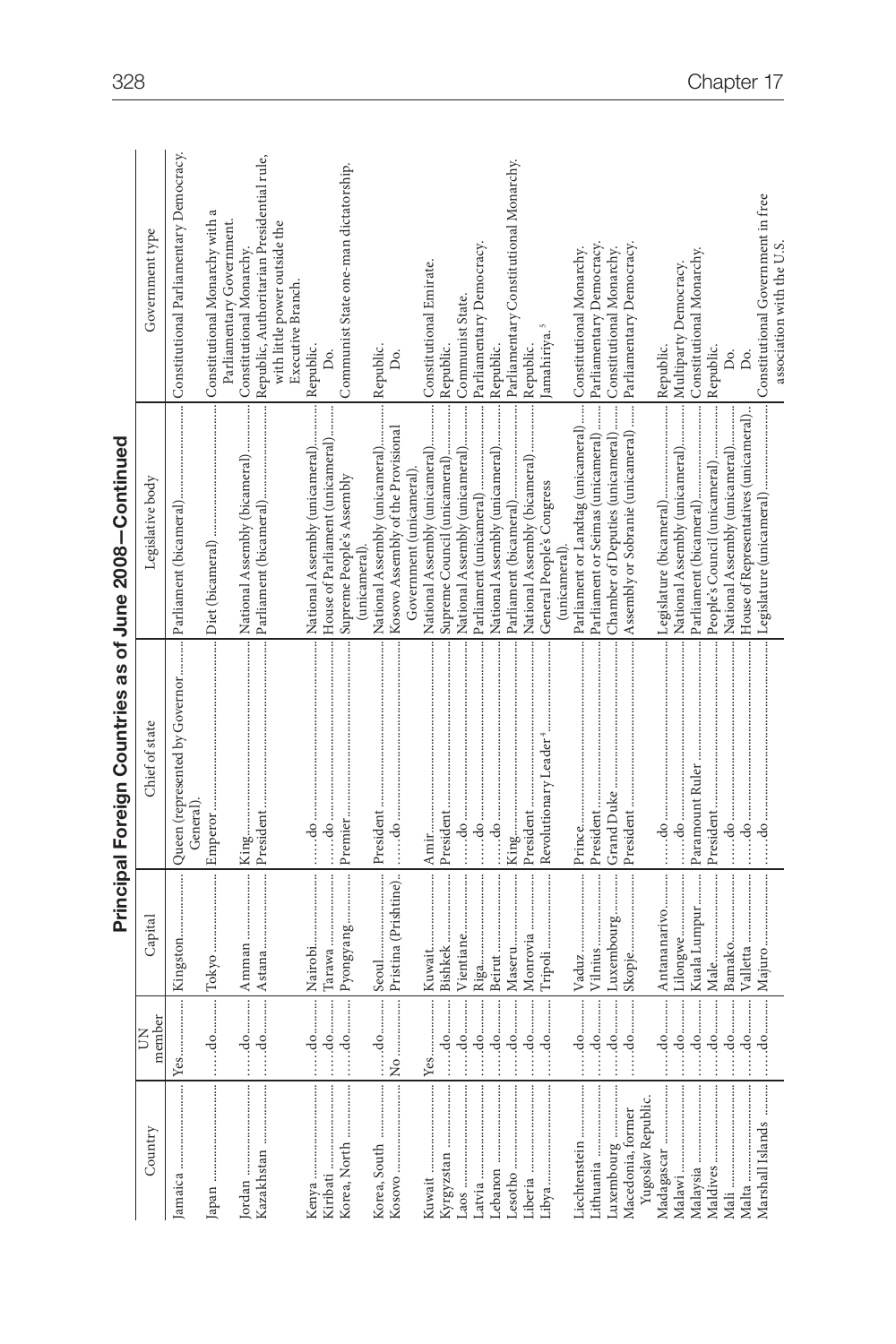| Mauritania            |                                                                              | Nouakchott                               | President                 |                                                                | Democratic Republic.                       |
|-----------------------|------------------------------------------------------------------------------|------------------------------------------|---------------------------|----------------------------------------------------------------|--------------------------------------------|
| Mauritius             |                                                                              | Port Louis                               |                           | National Assembly (unicameral)                                 | Parliamentary Democracy.                   |
| Mexico                |                                                                              |                                          |                           |                                                                | Federal Republic.                          |
| Micronesia, Federated |                                                                              |                                          |                           |                                                                | Constitutional Government in free          |
| States of.            |                                                                              |                                          |                           |                                                                | association with the U.S.                  |
|                       |                                                                              |                                          |                           |                                                                | Republic.                                  |
|                       |                                                                              |                                          |                           |                                                                |                                            |
|                       |                                                                              | Ulaanbaatar                              |                           | State Great Hural (unicameral)                                 | Mixed Parliamentary/Presidential           |
|                       |                                                                              | Podgorica                                |                           |                                                                | Republic.                                  |
|                       | $\dots$ do $\dots\dots$                                                      |                                          |                           |                                                                | Constitutional Monarchy.                   |
|                       |                                                                              |                                          |                           | Assembly of the Republic (unicameral)  Republic.               |                                            |
|                       | $\ddot{a}$                                                                   | Windhoek                                 |                           |                                                                | δ.                                         |
| Nauru                 |                                                                              | No official capital;                     |                           |                                                                | Δo.                                        |
|                       |                                                                              |                                          |                           |                                                                |                                            |
|                       |                                                                              | government offices<br>in Yaren District. |                           |                                                                |                                            |
|                       | .do                                                                          | Kathmandu                                |                           |                                                                |                                            |
| Netherlands           | .do                                                                          | Amsterdam                                |                           |                                                                |                                            |
| New Zealand           | .do                                                                          | Wellington                               |                           | House of Representatives (unicameral)  Parliamentary Democracy |                                            |
| Nicaragua             | .do                                                                          | Managua                                  |                           | National Assembly (unicameral)                                 | Republic.                                  |
| Niger                 | .do                                                                          |                                          |                           |                                                                | Do.                                        |
|                       |                                                                              |                                          |                           |                                                                |                                            |
| Nigeria               | $\dots$ do $\dots$                                                           |                                          |                           | National Assembly (bicameral)                                  | Federal Republic.                          |
|                       |                                                                              |                                          |                           | Parliament (Storting), (modified  Constitutional Monarchy.     |                                            |
|                       |                                                                              |                                          |                           | unicameral) <sup>6</sup> .                                     |                                            |
|                       | $\frac{1}{100}$                                                              | Muscat                                   | Sultan and Prime Minister |                                                                | Monarchy.                                  |
|                       |                                                                              | Islamabad                                |                           |                                                                | Federal Republic.                          |
|                       | $\begin{array}{c} \begin{array}{c} \begin{array}{c} \end{array} \end{array}$ | Melekeok                                 |                           |                                                                |                                            |
|                       |                                                                              |                                          |                           |                                                                | association with the U.S.                  |
|                       |                                                                              |                                          |                           | National Assembly (unicameral)                                 | Constitutional Democracy                   |
| Papua New Guinea      |                                                                              | Port Moresby                             |                           | National Parliament (unicameral)                               | Constitutional Parliamentary Democracy.    |
|                       |                                                                              |                                          |                           |                                                                | Constitutional Republic                    |
|                       |                                                                              |                                          |                           | Congress of the Republic of Peru                               | Δ.                                         |
|                       |                                                                              |                                          |                           | (unicameral).                                                  |                                            |
|                       |                                                                              |                                          |                           |                                                                |                                            |
|                       |                                                                              |                                          |                           | National Assembly (bicameral)                                  |                                            |
| Portugal              |                                                                              |                                          |                           | Assembly of the Republic (unicameral) Parliamentary Democracy. |                                            |
|                       |                                                                              |                                          |                           | Advisory Council (unicameral)                                  | Emirate.                                   |
|                       |                                                                              | Bucharest                                |                           |                                                                | Republic.                                  |
|                       | $\dots d$ o $\dots\dots$                                                     | Moscow                                   |                           | Federal Assembly (bicameral)                                   | Federation.                                |
|                       |                                                                              |                                          |                           |                                                                | Republic; presidential, multiparty system. |
|                       |                                                                              |                                          |                           |                                                                |                                            |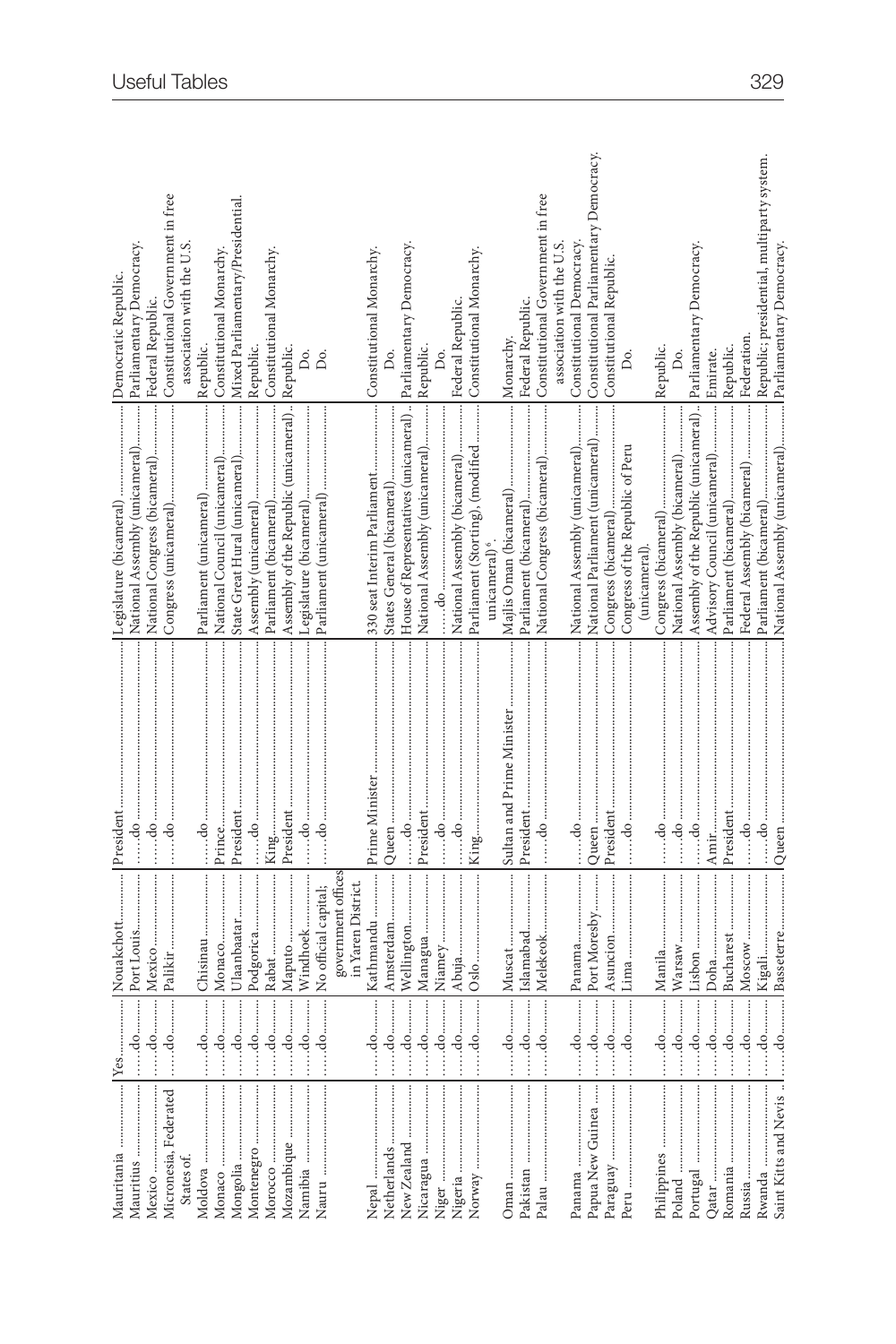|                                     |                                                                              |               | Principal Foreign Countries as of June 2008-Continued |                                                 |                                                                       |
|-------------------------------------|------------------------------------------------------------------------------|---------------|-------------------------------------------------------|-------------------------------------------------|-----------------------------------------------------------------------|
| Country                             | member<br>Š                                                                  | Capital       | Chief of state                                        | Legislative body                                | Government type                                                       |
| Saint Lucia                         |                                                                              |               |                                                       |                                                 | Parliamentary Democracy.                                              |
| Saint Vincent and<br>the Grenadines |                                                                              |               |                                                       |                                                 | Δ.                                                                    |
| San Marino<br>Samoa                 | $\begin{array}{c} \begin{array}{c} \begin{array}{c} \end{array} \end{array}$ |               |                                                       |                                                 | Republic.<br>Ďо.                                                      |
| Sao Tome and                        | $\cdots$ do $\cdots$                                                         | Sao Tome      |                                                       | National Assembly (unicameral)<br>(unicameral). | Δó.                                                                   |
| Principe.                           |                                                                              |               |                                                       |                                                 |                                                                       |
| Saudi Arabia                        | do                                                                           |               |                                                       |                                                 | Monarchy                                                              |
|                                     | $\dots$ . do $\dots\dots$                                                    |               |                                                       |                                                 | Republic.                                                             |
| Serbia                              | $\ldots$ do $\ldots$                                                         |               |                                                       | National Assembly (unicameral)                  | Dο.                                                                   |
| Seychelles                          |                                                                              |               |                                                       |                                                 | Do.                                                                   |
| Sierra Leone                        |                                                                              | do Freetown   |                                                       |                                                 | Constitutional Democracy.                                             |
|                                     | $\vdots$                                                                     | Singapore     |                                                       |                                                 | Parliamentary Republic.                                               |
|                                     | do                                                                           |               |                                                       | National Council (unicameral)                   | Parliamentary Democracy.                                              |
| Slovenia                            | $\dots$ do $\dots$                                                           | Ljubljana     |                                                       |                                                 | Parliamentary Republic.                                               |
| Solomon Islands                     | $\dots d$ o $\dots\dots$                                                     | Honiara       |                                                       | National Parliament (unicameral)                | Parliamentary Democracy                                               |
|                                     | $\dots d$ o $\dots \dots$                                                    | Mogadishu     | Transitional Federal President                        | National Assembly (unicameral)                  | No permanent National Government;                                     |
|                                     |                                                                              |               |                                                       |                                                 | transitional Parliamentary Federal                                    |
|                                     |                                                                              |               |                                                       |                                                 | Government                                                            |
| South Africa                        |                                                                              |               |                                                       |                                                 | Republic.                                                             |
|                                     |                                                                              |               |                                                       |                                                 | Parliamentary Monarchy.                                               |
|                                     |                                                                              |               |                                                       | (bicameral)                                     |                                                                       |
|                                     |                                                                              |               |                                                       |                                                 | Republic.                                                             |
| Sudan                               | $\dots$ do $\dots$                                                           | Khartoum      | $\dots\cdots\cdots\cdots\cdots\cdots$                 | National Legislature (bicameral)                | Government of National Unity (GNU).                                   |
| Suriname                            |                                                                              |               | $\dots$ .do                                           | National Assembly (unicameral)                  | Constitutional Democracy.                                             |
|                                     |                                                                              |               |                                                       |                                                 | Monarchy.                                                             |
| Sweden                              |                                                                              | Stockholm     |                                                       |                                                 | Constitutional Monarchy                                               |
| Switzerland                         |                                                                              |               |                                                       |                                                 | Federal Assembly (bicameral)  Formally a Confederation but similar in |
|                                     |                                                                              |               |                                                       |                                                 | structure to a Federal Republic.                                      |
|                                     |                                                                              |               |                                                       | People's Council (unicameral)                   | Republic under an authoritarian                                       |
|                                     |                                                                              |               |                                                       |                                                 | military-dominated regime.                                            |
| Tajikistan                          |                                                                              |               |                                                       | Supreme Assembly (bicameral)                    | Republic.                                                             |
| Taiwan                              |                                                                              |               |                                                       | Legislative Yuan (unicameral)                   | Multiparty Democracy.                                                 |
|                                     |                                                                              | Dar es Salaam |                                                       | National Assembly (unicameral)                  | Republic.                                                             |
| Thailand                            |                                                                              | do Bangkok    | King                                                  | National Assembly (bicameral)                   | Constitutional Monarchy.                                              |
|                                     |                                                                              |               |                                                       | National Parliament (unicameral) Republic.      |                                                                       |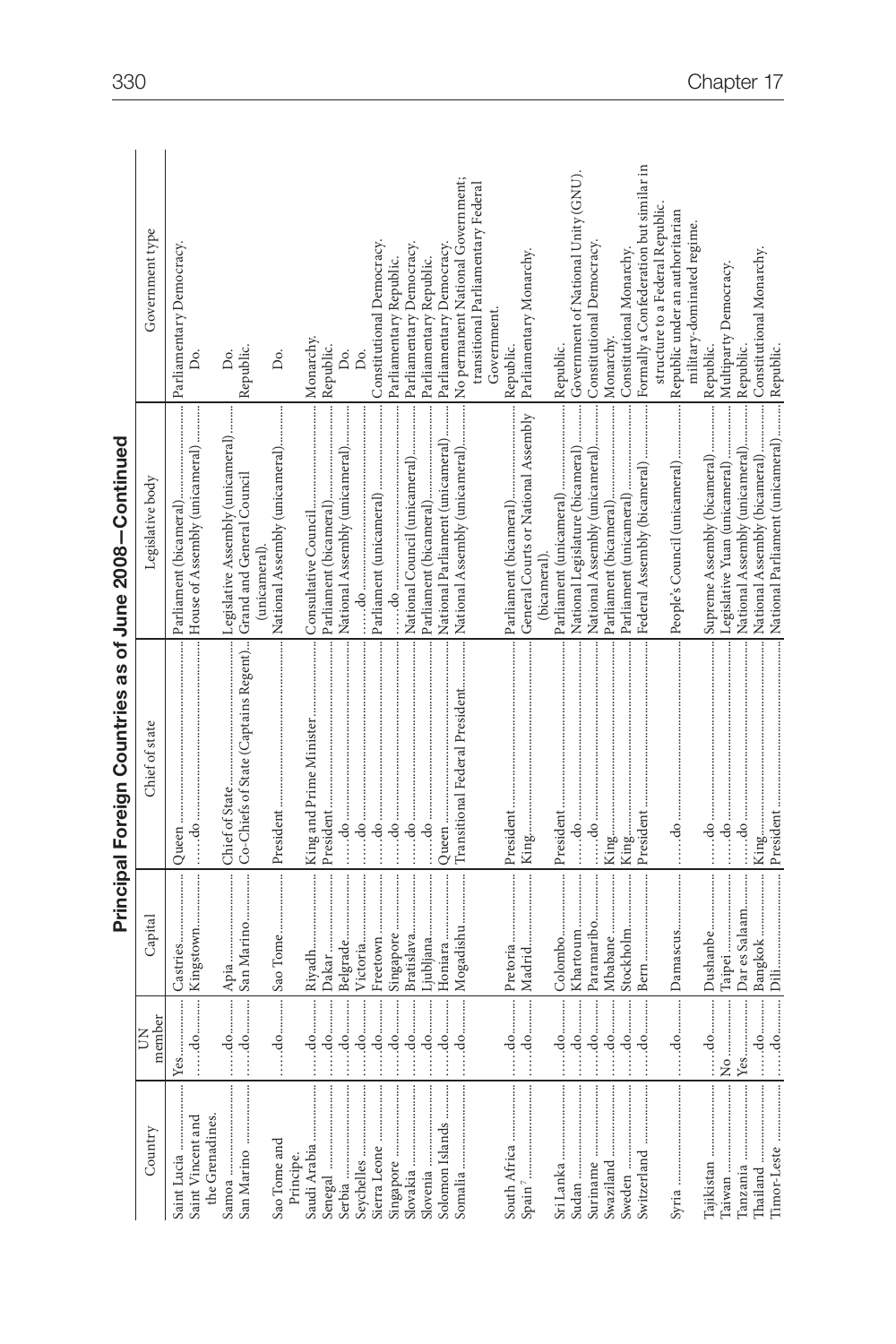| $\begin{tabular}{ c c } \hline \textbf{Top} & \textbf{ad} & \textbf{com} & \textbf{com} \\ \hline \end{tabular}$ |                                            |                                     |                                                                                                                                                                                                                          | National Assembly (unicameral) Republic under transition to multiparty                                                              |                                                                                                                                                                                                |
|------------------------------------------------------------------------------------------------------------------|--------------------------------------------|-------------------------------------|--------------------------------------------------------------------------------------------------------------------------------------------------------------------------------------------------------------------------|-------------------------------------------------------------------------------------------------------------------------------------|------------------------------------------------------------------------------------------------------------------------------------------------------------------------------------------------|
|                                                                                                                  |                                            |                                     | King                                                                                                                                                                                                                     | Legislative Assembly (unicameral)                                                                                                   | Constitutional Monarchy.<br>democratic rule.                                                                                                                                                   |
| Trinidad and Tobago                                                                                              | $\dots\ldots\mathrm{do}\ldots\ldots\ldots$ | Port-of-Spain President             |                                                                                                                                                                                                                          | Parliament (bicameral)                                                                                                              | Parliamentary Democracy.                                                                                                                                                                       |
| Tunisia                                                                                                          | $\dots$ do $\dots$                         |                                     | $\dots$ .do $\dots$                                                                                                                                                                                                      | Chamber of Deputies and the                                                                                                         | Republic.                                                                                                                                                                                      |
|                                                                                                                  |                                            |                                     |                                                                                                                                                                                                                          | Grand National Assembly of Turkey<br>Chamber of Advisors (bicameral)                                                                | Republican Parliamentary Democracy                                                                                                                                                             |
|                                                                                                                  |                                            |                                     |                                                                                                                                                                                                                          | (unicameral).                                                                                                                       |                                                                                                                                                                                                |
|                                                                                                                  |                                            | (Ashkhabad).                        |                                                                                                                                                                                                                          | Two Parliamentary Bodies: People's<br>Council and a National Assembly                                                               | Republic; Authoritarian Presidential rule,<br>with little power outside the executive<br>branch.                                                                                               |
|                                                                                                                  | $\dots d$ o $\dots \dots$                  |                                     |                                                                                                                                                                                                                          | Parliament (also called House of                                                                                                    | Constitutional Monarchy with a                                                                                                                                                                 |
|                                                                                                                  |                                            |                                     |                                                                                                                                                                                                                          | Assembly; unicameral).                                                                                                              | Parliamentary Democracy.                                                                                                                                                                       |
| Ukraine<br>Uganda                                                                                                |                                            | $\overline{\phantom{a}}$<br>Kampala | President                                                                                                                                                                                                                | National Assembly (unicameral)<br>Supreme Council (unicameral)                                                                      | Republic.                                                                                                                                                                                      |
| United Arab                                                                                                      |                                            |                                     |                                                                                                                                                                                                                          | Federal National Council (FNC)                                                                                                      | Federation with specified powers                                                                                                                                                               |
| Emirates.                                                                                                        |                                            |                                     |                                                                                                                                                                                                                          | unicameral)                                                                                                                         | delegated to the UAE federal                                                                                                                                                                   |
|                                                                                                                  |                                            |                                     |                                                                                                                                                                                                                          |                                                                                                                                     | government and other powers reserved<br>to member emirates.                                                                                                                                    |
| United Kingdom                                                                                                   |                                            |                                     | Queen                                                                                                                                                                                                                    | Parliament (bicameral)                                                                                                              | Constitutional Monarchy.                                                                                                                                                                       |
|                                                                                                                  |                                            | do Montevideo                       |                                                                                                                                                                                                                          |                                                                                                                                     | Constitutional Republic.                                                                                                                                                                       |
|                                                                                                                  |                                            |                                     |                                                                                                                                                                                                                          |                                                                                                                                     | Republic; authoritarian presidential rule,                                                                                                                                                     |
|                                                                                                                  |                                            |                                     |                                                                                                                                                                                                                          |                                                                                                                                     | with little power outside the executive<br>branch.                                                                                                                                             |
|                                                                                                                  |                                            |                                     |                                                                                                                                                                                                                          |                                                                                                                                     | Parliamentary Republic.                                                                                                                                                                        |
|                                                                                                                  | $\cdots$ do $\cdots$                       |                                     |                                                                                                                                                                                                                          | National Assembly (unicameral)                                                                                                      | Federal Republic.                                                                                                                                                                              |
|                                                                                                                  |                                            |                                     |                                                                                                                                                                                                                          |                                                                                                                                     | Communist State.                                                                                                                                                                               |
|                                                                                                                  |                                            |                                     |                                                                                                                                                                                                                          |                                                                                                                                     | Republic.                                                                                                                                                                                      |
|                                                                                                                  |                                            |                                     |                                                                                                                                                                                                                          | National Assembly (unicameral)                                                                                                      |                                                                                                                                                                                                |
|                                                                                                                  |                                            |                                     |                                                                                                                                                                                                                          |                                                                                                                                     |                                                                                                                                                                                                |
|                                                                                                                  |                                            |                                     |                                                                                                                                                                                                                          | in Burma, and the U.S. Government did not adopt the name, which is a derivative of the Burmese short-form name Myanma Naingngandaw. | 'Since 1989, the military authorities in Burma have promoted the name Myanmar as a conventional name for their state; this decision was not approved by any sitting legislature                |
|                                                                                                                  |                                            |                                     | <sup>2</sup> Government currently under power sharing agreement mandated by international mediators.                                                                                                                     |                                                                                                                                     | <sup>3</sup> In 1950, the Israel Parliament proclaimed Jerusalem as the capital. The United States does not recognize Jerusalem as the capital and the U.S. Embassy continues to be located in |
| <sup>4</sup> Holds no official title, but is de facto Chief of State.<br>Tel Aviv.                               |                                            |                                     |                                                                                                                                                                                                                          |                                                                                                                                     |                                                                                                                                                                                                |
|                                                                                                                  |                                            |                                     | In theory, governed by the populace through local councils; in practice, an authoritarian state.                                                                                                                         |                                                                                                                                     |                                                                                                                                                                                                |
| No accurate English equivalents.                                                                                 |                                            |                                     |                                                                                                                                                                                                                          |                                                                                                                                     |                                                                                                                                                                                                |
|                                                                                                                  |                                            |                                     | Source: World Factbook 2008, Central Intelligence Agency, http://www.cia.gov/library/publications/the-world-factbook/index.html.<br>The Law of Succession, July 27, 1947, declared that Spain was constituted a Kingdom. |                                                                                                                                     |                                                                                                                                                                                                |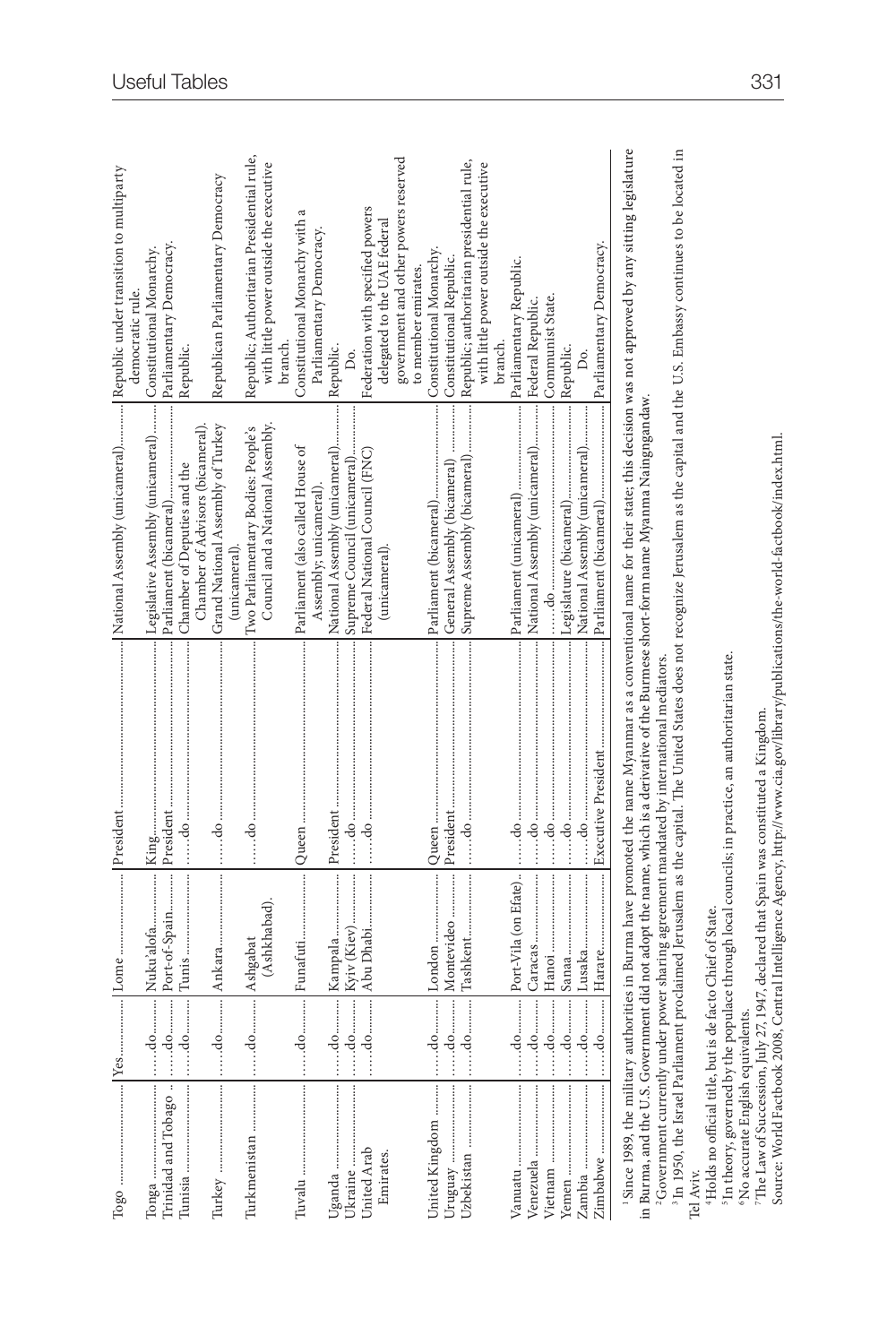# **Demonyms: Names of Nationalities**

[Demonym is a name given to a people or inhabitants of a place.]

| Costa Rican.<br>Afghanistan<br>Afghan.<br>Albanian.<br>Ivorian.<br>Croat or Croatian.<br>Algerian.<br>American Samoan.<br>Cuban.<br>American Samoa<br>Andorran.<br>Cypriot.<br>Angolan.<br>Czech Republic<br>Czech.<br>Anguillan.<br>Dane.<br>Antigua and Barbuda<br>Antiguan Barbudan.<br>Djiboutian.<br>Dominican.<br>Argentine.<br>Armenian.<br>Dominican Republic<br>Dominican.<br>Aruban.<br>Ecuadorian.<br>Australian.<br>Egyptian.<br>Austrian.<br>El Salvador<br>Salvadoran.<br>Azerbaijan<br>Azerbaijani.<br>Equatorial Guinea<br>Equatorial Guinean or<br>Bahamian.<br>The Bahamas<br>Equatoguinean.<br>Eritrean.<br>Bahraini.<br>Bangladeshi.<br>Estonian.<br>Barbadian or Bajan.<br>Ethiopian.<br>Belarusian.<br>Falkland Islands<br>Falkland Islander.<br>Faroe Islands<br>Faroese (singular and<br>Belgian.<br>Belizean.<br>plural).<br>Beninese (singular and<br>Fijian.<br>plural).<br>Finn.<br>Bermudian.<br>Frenchman (men) or<br>Bhutanese (singular and<br>Frenchwoman<br>plural).<br>(women).<br>Bolivian.<br>French Polynesian.<br>French Polynesia<br>Bosnia and Herzegovina<br>Bosnian, Herzegovinian.<br>Gabonese (singular and<br>Motswana (singular),<br>plural).<br>Gambian.<br>Batswana (plural).<br>The Gambia<br>Brazilian.<br>Georgian.<br>British Virgin Islands<br>British Virgin Islander.<br>German.<br>Ghanaian.<br>Bruneian.<br>Gibraltarian.<br>Bulgarian.<br>Greek.<br>Burkina Faso<br>Burkinabe (singular and<br>Greenlander.<br>plural).<br>Burma (Myanmar <sup>1</sup> )<br>Burmese (singular and<br>Grenadian.<br>plural).<br>Guamanian.<br>Burundian.<br>Guatemalan.<br>Cambodian.<br>Channel Islander.<br>Cameroonian.<br>Guinean.<br>Canadian.<br>Guinea-Bissau<br>Guinean.<br>Cape Verdean.<br>Guyanese (singular and<br>Caymanian.<br>Cayman Islands<br>plural).<br>Haitian.<br>Central African Republic<br>Central African.<br>Chadian.<br>Honduran.<br>Chilean.<br>Chinese/Hong Konger.<br>Chinese (singular and<br>Hungarian.<br>Icelander.<br>plural).<br>Christmas Islander.<br>Indian.<br>Christmas Island<br>Cocos Islander.<br>Indonesian.<br>Cocos (Keeling) Islands<br>Colombian.<br>Iranian.<br>Comoran.<br>Iraqi.<br>Congo, Democratic<br>Congolese (singular and<br>Irishman (men),<br>Republic of the.<br>plural).<br>Irishwoman<br>Congolese (singular and<br>Congo, Republic of the<br>(women), Irish<br>(collective plural).<br>plural).<br>Cook Islander.<br>Cook Islands | Country | Demonym <sup>*</sup> | Country | Demonym <sup>*</sup> |
|----------------------------------------------------------------------------------------------------------------------------------------------------------------------------------------------------------------------------------------------------------------------------------------------------------------------------------------------------------------------------------------------------------------------------------------------------------------------------------------------------------------------------------------------------------------------------------------------------------------------------------------------------------------------------------------------------------------------------------------------------------------------------------------------------------------------------------------------------------------------------------------------------------------------------------------------------------------------------------------------------------------------------------------------------------------------------------------------------------------------------------------------------------------------------------------------------------------------------------------------------------------------------------------------------------------------------------------------------------------------------------------------------------------------------------------------------------------------------------------------------------------------------------------------------------------------------------------------------------------------------------------------------------------------------------------------------------------------------------------------------------------------------------------------------------------------------------------------------------------------------------------------------------------------------------------------------------------------------------------------------------------------------------------------------------------------------------------------------------------------------------------------------------------------------------------------------------------------------------------------------------------------------------------------------------------------------------------------------------------------------------------------------------------------------------------------|---------|----------------------|---------|----------------------|
|                                                                                                                                                                                                                                                                                                                                                                                                                                                                                                                                                                                                                                                                                                                                                                                                                                                                                                                                                                                                                                                                                                                                                                                                                                                                                                                                                                                                                                                                                                                                                                                                                                                                                                                                                                                                                                                                                                                                                                                                                                                                                                                                                                                                                                                                                                                                                                                                                                              |         |                      |         |                      |
|                                                                                                                                                                                                                                                                                                                                                                                                                                                                                                                                                                                                                                                                                                                                                                                                                                                                                                                                                                                                                                                                                                                                                                                                                                                                                                                                                                                                                                                                                                                                                                                                                                                                                                                                                                                                                                                                                                                                                                                                                                                                                                                                                                                                                                                                                                                                                                                                                                              |         |                      |         |                      |
|                                                                                                                                                                                                                                                                                                                                                                                                                                                                                                                                                                                                                                                                                                                                                                                                                                                                                                                                                                                                                                                                                                                                                                                                                                                                                                                                                                                                                                                                                                                                                                                                                                                                                                                                                                                                                                                                                                                                                                                                                                                                                                                                                                                                                                                                                                                                                                                                                                              |         |                      |         |                      |
|                                                                                                                                                                                                                                                                                                                                                                                                                                                                                                                                                                                                                                                                                                                                                                                                                                                                                                                                                                                                                                                                                                                                                                                                                                                                                                                                                                                                                                                                                                                                                                                                                                                                                                                                                                                                                                                                                                                                                                                                                                                                                                                                                                                                                                                                                                                                                                                                                                              |         |                      |         |                      |
|                                                                                                                                                                                                                                                                                                                                                                                                                                                                                                                                                                                                                                                                                                                                                                                                                                                                                                                                                                                                                                                                                                                                                                                                                                                                                                                                                                                                                                                                                                                                                                                                                                                                                                                                                                                                                                                                                                                                                                                                                                                                                                                                                                                                                                                                                                                                                                                                                                              |         |                      |         |                      |
|                                                                                                                                                                                                                                                                                                                                                                                                                                                                                                                                                                                                                                                                                                                                                                                                                                                                                                                                                                                                                                                                                                                                                                                                                                                                                                                                                                                                                                                                                                                                                                                                                                                                                                                                                                                                                                                                                                                                                                                                                                                                                                                                                                                                                                                                                                                                                                                                                                              |         |                      |         |                      |
|                                                                                                                                                                                                                                                                                                                                                                                                                                                                                                                                                                                                                                                                                                                                                                                                                                                                                                                                                                                                                                                                                                                                                                                                                                                                                                                                                                                                                                                                                                                                                                                                                                                                                                                                                                                                                                                                                                                                                                                                                                                                                                                                                                                                                                                                                                                                                                                                                                              |         |                      |         |                      |
|                                                                                                                                                                                                                                                                                                                                                                                                                                                                                                                                                                                                                                                                                                                                                                                                                                                                                                                                                                                                                                                                                                                                                                                                                                                                                                                                                                                                                                                                                                                                                                                                                                                                                                                                                                                                                                                                                                                                                                                                                                                                                                                                                                                                                                                                                                                                                                                                                                              |         |                      |         |                      |
|                                                                                                                                                                                                                                                                                                                                                                                                                                                                                                                                                                                                                                                                                                                                                                                                                                                                                                                                                                                                                                                                                                                                                                                                                                                                                                                                                                                                                                                                                                                                                                                                                                                                                                                                                                                                                                                                                                                                                                                                                                                                                                                                                                                                                                                                                                                                                                                                                                              |         |                      |         |                      |
|                                                                                                                                                                                                                                                                                                                                                                                                                                                                                                                                                                                                                                                                                                                                                                                                                                                                                                                                                                                                                                                                                                                                                                                                                                                                                                                                                                                                                                                                                                                                                                                                                                                                                                                                                                                                                                                                                                                                                                                                                                                                                                                                                                                                                                                                                                                                                                                                                                              |         |                      |         |                      |
|                                                                                                                                                                                                                                                                                                                                                                                                                                                                                                                                                                                                                                                                                                                                                                                                                                                                                                                                                                                                                                                                                                                                                                                                                                                                                                                                                                                                                                                                                                                                                                                                                                                                                                                                                                                                                                                                                                                                                                                                                                                                                                                                                                                                                                                                                                                                                                                                                                              |         |                      |         |                      |
|                                                                                                                                                                                                                                                                                                                                                                                                                                                                                                                                                                                                                                                                                                                                                                                                                                                                                                                                                                                                                                                                                                                                                                                                                                                                                                                                                                                                                                                                                                                                                                                                                                                                                                                                                                                                                                                                                                                                                                                                                                                                                                                                                                                                                                                                                                                                                                                                                                              |         |                      |         |                      |
|                                                                                                                                                                                                                                                                                                                                                                                                                                                                                                                                                                                                                                                                                                                                                                                                                                                                                                                                                                                                                                                                                                                                                                                                                                                                                                                                                                                                                                                                                                                                                                                                                                                                                                                                                                                                                                                                                                                                                                                                                                                                                                                                                                                                                                                                                                                                                                                                                                              |         |                      |         |                      |
|                                                                                                                                                                                                                                                                                                                                                                                                                                                                                                                                                                                                                                                                                                                                                                                                                                                                                                                                                                                                                                                                                                                                                                                                                                                                                                                                                                                                                                                                                                                                                                                                                                                                                                                                                                                                                                                                                                                                                                                                                                                                                                                                                                                                                                                                                                                                                                                                                                              |         |                      |         |                      |
|                                                                                                                                                                                                                                                                                                                                                                                                                                                                                                                                                                                                                                                                                                                                                                                                                                                                                                                                                                                                                                                                                                                                                                                                                                                                                                                                                                                                                                                                                                                                                                                                                                                                                                                                                                                                                                                                                                                                                                                                                                                                                                                                                                                                                                                                                                                                                                                                                                              |         |                      |         |                      |
|                                                                                                                                                                                                                                                                                                                                                                                                                                                                                                                                                                                                                                                                                                                                                                                                                                                                                                                                                                                                                                                                                                                                                                                                                                                                                                                                                                                                                                                                                                                                                                                                                                                                                                                                                                                                                                                                                                                                                                                                                                                                                                                                                                                                                                                                                                                                                                                                                                              |         |                      |         |                      |
|                                                                                                                                                                                                                                                                                                                                                                                                                                                                                                                                                                                                                                                                                                                                                                                                                                                                                                                                                                                                                                                                                                                                                                                                                                                                                                                                                                                                                                                                                                                                                                                                                                                                                                                                                                                                                                                                                                                                                                                                                                                                                                                                                                                                                                                                                                                                                                                                                                              |         |                      |         |                      |
|                                                                                                                                                                                                                                                                                                                                                                                                                                                                                                                                                                                                                                                                                                                                                                                                                                                                                                                                                                                                                                                                                                                                                                                                                                                                                                                                                                                                                                                                                                                                                                                                                                                                                                                                                                                                                                                                                                                                                                                                                                                                                                                                                                                                                                                                                                                                                                                                                                              |         |                      |         |                      |
|                                                                                                                                                                                                                                                                                                                                                                                                                                                                                                                                                                                                                                                                                                                                                                                                                                                                                                                                                                                                                                                                                                                                                                                                                                                                                                                                                                                                                                                                                                                                                                                                                                                                                                                                                                                                                                                                                                                                                                                                                                                                                                                                                                                                                                                                                                                                                                                                                                              |         |                      |         |                      |
|                                                                                                                                                                                                                                                                                                                                                                                                                                                                                                                                                                                                                                                                                                                                                                                                                                                                                                                                                                                                                                                                                                                                                                                                                                                                                                                                                                                                                                                                                                                                                                                                                                                                                                                                                                                                                                                                                                                                                                                                                                                                                                                                                                                                                                                                                                                                                                                                                                              |         |                      |         |                      |
|                                                                                                                                                                                                                                                                                                                                                                                                                                                                                                                                                                                                                                                                                                                                                                                                                                                                                                                                                                                                                                                                                                                                                                                                                                                                                                                                                                                                                                                                                                                                                                                                                                                                                                                                                                                                                                                                                                                                                                                                                                                                                                                                                                                                                                                                                                                                                                                                                                              |         |                      |         |                      |
|                                                                                                                                                                                                                                                                                                                                                                                                                                                                                                                                                                                                                                                                                                                                                                                                                                                                                                                                                                                                                                                                                                                                                                                                                                                                                                                                                                                                                                                                                                                                                                                                                                                                                                                                                                                                                                                                                                                                                                                                                                                                                                                                                                                                                                                                                                                                                                                                                                              |         |                      |         |                      |
|                                                                                                                                                                                                                                                                                                                                                                                                                                                                                                                                                                                                                                                                                                                                                                                                                                                                                                                                                                                                                                                                                                                                                                                                                                                                                                                                                                                                                                                                                                                                                                                                                                                                                                                                                                                                                                                                                                                                                                                                                                                                                                                                                                                                                                                                                                                                                                                                                                              |         |                      |         |                      |
|                                                                                                                                                                                                                                                                                                                                                                                                                                                                                                                                                                                                                                                                                                                                                                                                                                                                                                                                                                                                                                                                                                                                                                                                                                                                                                                                                                                                                                                                                                                                                                                                                                                                                                                                                                                                                                                                                                                                                                                                                                                                                                                                                                                                                                                                                                                                                                                                                                              |         |                      |         |                      |
|                                                                                                                                                                                                                                                                                                                                                                                                                                                                                                                                                                                                                                                                                                                                                                                                                                                                                                                                                                                                                                                                                                                                                                                                                                                                                                                                                                                                                                                                                                                                                                                                                                                                                                                                                                                                                                                                                                                                                                                                                                                                                                                                                                                                                                                                                                                                                                                                                                              |         |                      |         |                      |
|                                                                                                                                                                                                                                                                                                                                                                                                                                                                                                                                                                                                                                                                                                                                                                                                                                                                                                                                                                                                                                                                                                                                                                                                                                                                                                                                                                                                                                                                                                                                                                                                                                                                                                                                                                                                                                                                                                                                                                                                                                                                                                                                                                                                                                                                                                                                                                                                                                              |         |                      |         |                      |
|                                                                                                                                                                                                                                                                                                                                                                                                                                                                                                                                                                                                                                                                                                                                                                                                                                                                                                                                                                                                                                                                                                                                                                                                                                                                                                                                                                                                                                                                                                                                                                                                                                                                                                                                                                                                                                                                                                                                                                                                                                                                                                                                                                                                                                                                                                                                                                                                                                              |         |                      |         |                      |
|                                                                                                                                                                                                                                                                                                                                                                                                                                                                                                                                                                                                                                                                                                                                                                                                                                                                                                                                                                                                                                                                                                                                                                                                                                                                                                                                                                                                                                                                                                                                                                                                                                                                                                                                                                                                                                                                                                                                                                                                                                                                                                                                                                                                                                                                                                                                                                                                                                              |         |                      |         |                      |
|                                                                                                                                                                                                                                                                                                                                                                                                                                                                                                                                                                                                                                                                                                                                                                                                                                                                                                                                                                                                                                                                                                                                                                                                                                                                                                                                                                                                                                                                                                                                                                                                                                                                                                                                                                                                                                                                                                                                                                                                                                                                                                                                                                                                                                                                                                                                                                                                                                              |         |                      |         |                      |
|                                                                                                                                                                                                                                                                                                                                                                                                                                                                                                                                                                                                                                                                                                                                                                                                                                                                                                                                                                                                                                                                                                                                                                                                                                                                                                                                                                                                                                                                                                                                                                                                                                                                                                                                                                                                                                                                                                                                                                                                                                                                                                                                                                                                                                                                                                                                                                                                                                              |         |                      |         |                      |
|                                                                                                                                                                                                                                                                                                                                                                                                                                                                                                                                                                                                                                                                                                                                                                                                                                                                                                                                                                                                                                                                                                                                                                                                                                                                                                                                                                                                                                                                                                                                                                                                                                                                                                                                                                                                                                                                                                                                                                                                                                                                                                                                                                                                                                                                                                                                                                                                                                              |         |                      |         |                      |
|                                                                                                                                                                                                                                                                                                                                                                                                                                                                                                                                                                                                                                                                                                                                                                                                                                                                                                                                                                                                                                                                                                                                                                                                                                                                                                                                                                                                                                                                                                                                                                                                                                                                                                                                                                                                                                                                                                                                                                                                                                                                                                                                                                                                                                                                                                                                                                                                                                              |         |                      |         |                      |
|                                                                                                                                                                                                                                                                                                                                                                                                                                                                                                                                                                                                                                                                                                                                                                                                                                                                                                                                                                                                                                                                                                                                                                                                                                                                                                                                                                                                                                                                                                                                                                                                                                                                                                                                                                                                                                                                                                                                                                                                                                                                                                                                                                                                                                                                                                                                                                                                                                              |         |                      |         |                      |
|                                                                                                                                                                                                                                                                                                                                                                                                                                                                                                                                                                                                                                                                                                                                                                                                                                                                                                                                                                                                                                                                                                                                                                                                                                                                                                                                                                                                                                                                                                                                                                                                                                                                                                                                                                                                                                                                                                                                                                                                                                                                                                                                                                                                                                                                                                                                                                                                                                              |         |                      |         |                      |
|                                                                                                                                                                                                                                                                                                                                                                                                                                                                                                                                                                                                                                                                                                                                                                                                                                                                                                                                                                                                                                                                                                                                                                                                                                                                                                                                                                                                                                                                                                                                                                                                                                                                                                                                                                                                                                                                                                                                                                                                                                                                                                                                                                                                                                                                                                                                                                                                                                              |         |                      |         |                      |
|                                                                                                                                                                                                                                                                                                                                                                                                                                                                                                                                                                                                                                                                                                                                                                                                                                                                                                                                                                                                                                                                                                                                                                                                                                                                                                                                                                                                                                                                                                                                                                                                                                                                                                                                                                                                                                                                                                                                                                                                                                                                                                                                                                                                                                                                                                                                                                                                                                              |         |                      |         |                      |
|                                                                                                                                                                                                                                                                                                                                                                                                                                                                                                                                                                                                                                                                                                                                                                                                                                                                                                                                                                                                                                                                                                                                                                                                                                                                                                                                                                                                                                                                                                                                                                                                                                                                                                                                                                                                                                                                                                                                                                                                                                                                                                                                                                                                                                                                                                                                                                                                                                              |         |                      |         |                      |
|                                                                                                                                                                                                                                                                                                                                                                                                                                                                                                                                                                                                                                                                                                                                                                                                                                                                                                                                                                                                                                                                                                                                                                                                                                                                                                                                                                                                                                                                                                                                                                                                                                                                                                                                                                                                                                                                                                                                                                                                                                                                                                                                                                                                                                                                                                                                                                                                                                              |         |                      |         |                      |
|                                                                                                                                                                                                                                                                                                                                                                                                                                                                                                                                                                                                                                                                                                                                                                                                                                                                                                                                                                                                                                                                                                                                                                                                                                                                                                                                                                                                                                                                                                                                                                                                                                                                                                                                                                                                                                                                                                                                                                                                                                                                                                                                                                                                                                                                                                                                                                                                                                              |         |                      |         |                      |
|                                                                                                                                                                                                                                                                                                                                                                                                                                                                                                                                                                                                                                                                                                                                                                                                                                                                                                                                                                                                                                                                                                                                                                                                                                                                                                                                                                                                                                                                                                                                                                                                                                                                                                                                                                                                                                                                                                                                                                                                                                                                                                                                                                                                                                                                                                                                                                                                                                              |         |                      |         |                      |
|                                                                                                                                                                                                                                                                                                                                                                                                                                                                                                                                                                                                                                                                                                                                                                                                                                                                                                                                                                                                                                                                                                                                                                                                                                                                                                                                                                                                                                                                                                                                                                                                                                                                                                                                                                                                                                                                                                                                                                                                                                                                                                                                                                                                                                                                                                                                                                                                                                              |         |                      |         |                      |
|                                                                                                                                                                                                                                                                                                                                                                                                                                                                                                                                                                                                                                                                                                                                                                                                                                                                                                                                                                                                                                                                                                                                                                                                                                                                                                                                                                                                                                                                                                                                                                                                                                                                                                                                                                                                                                                                                                                                                                                                                                                                                                                                                                                                                                                                                                                                                                                                                                              |         |                      |         |                      |
|                                                                                                                                                                                                                                                                                                                                                                                                                                                                                                                                                                                                                                                                                                                                                                                                                                                                                                                                                                                                                                                                                                                                                                                                                                                                                                                                                                                                                                                                                                                                                                                                                                                                                                                                                                                                                                                                                                                                                                                                                                                                                                                                                                                                                                                                                                                                                                                                                                              |         |                      |         |                      |
|                                                                                                                                                                                                                                                                                                                                                                                                                                                                                                                                                                                                                                                                                                                                                                                                                                                                                                                                                                                                                                                                                                                                                                                                                                                                                                                                                                                                                                                                                                                                                                                                                                                                                                                                                                                                                                                                                                                                                                                                                                                                                                                                                                                                                                                                                                                                                                                                                                              |         |                      |         |                      |
|                                                                                                                                                                                                                                                                                                                                                                                                                                                                                                                                                                                                                                                                                                                                                                                                                                                                                                                                                                                                                                                                                                                                                                                                                                                                                                                                                                                                                                                                                                                                                                                                                                                                                                                                                                                                                                                                                                                                                                                                                                                                                                                                                                                                                                                                                                                                                                                                                                              |         |                      |         |                      |
|                                                                                                                                                                                                                                                                                                                                                                                                                                                                                                                                                                                                                                                                                                                                                                                                                                                                                                                                                                                                                                                                                                                                                                                                                                                                                                                                                                                                                                                                                                                                                                                                                                                                                                                                                                                                                                                                                                                                                                                                                                                                                                                                                                                                                                                                                                                                                                                                                                              |         |                      |         |                      |
|                                                                                                                                                                                                                                                                                                                                                                                                                                                                                                                                                                                                                                                                                                                                                                                                                                                                                                                                                                                                                                                                                                                                                                                                                                                                                                                                                                                                                                                                                                                                                                                                                                                                                                                                                                                                                                                                                                                                                                                                                                                                                                                                                                                                                                                                                                                                                                                                                                              |         |                      |         |                      |
|                                                                                                                                                                                                                                                                                                                                                                                                                                                                                                                                                                                                                                                                                                                                                                                                                                                                                                                                                                                                                                                                                                                                                                                                                                                                                                                                                                                                                                                                                                                                                                                                                                                                                                                                                                                                                                                                                                                                                                                                                                                                                                                                                                                                                                                                                                                                                                                                                                              |         |                      |         |                      |
|                                                                                                                                                                                                                                                                                                                                                                                                                                                                                                                                                                                                                                                                                                                                                                                                                                                                                                                                                                                                                                                                                                                                                                                                                                                                                                                                                                                                                                                                                                                                                                                                                                                                                                                                                                                                                                                                                                                                                                                                                                                                                                                                                                                                                                                                                                                                                                                                                                              |         |                      |         |                      |
|                                                                                                                                                                                                                                                                                                                                                                                                                                                                                                                                                                                                                                                                                                                                                                                                                                                                                                                                                                                                                                                                                                                                                                                                                                                                                                                                                                                                                                                                                                                                                                                                                                                                                                                                                                                                                                                                                                                                                                                                                                                                                                                                                                                                                                                                                                                                                                                                                                              |         |                      |         |                      |
|                                                                                                                                                                                                                                                                                                                                                                                                                                                                                                                                                                                                                                                                                                                                                                                                                                                                                                                                                                                                                                                                                                                                                                                                                                                                                                                                                                                                                                                                                                                                                                                                                                                                                                                                                                                                                                                                                                                                                                                                                                                                                                                                                                                                                                                                                                                                                                                                                                              |         |                      |         |                      |
|                                                                                                                                                                                                                                                                                                                                                                                                                                                                                                                                                                                                                                                                                                                                                                                                                                                                                                                                                                                                                                                                                                                                                                                                                                                                                                                                                                                                                                                                                                                                                                                                                                                                                                                                                                                                                                                                                                                                                                                                                                                                                                                                                                                                                                                                                                                                                                                                                                              |         |                      |         |                      |
|                                                                                                                                                                                                                                                                                                                                                                                                                                                                                                                                                                                                                                                                                                                                                                                                                                                                                                                                                                                                                                                                                                                                                                                                                                                                                                                                                                                                                                                                                                                                                                                                                                                                                                                                                                                                                                                                                                                                                                                                                                                                                                                                                                                                                                                                                                                                                                                                                                              |         |                      |         |                      |
|                                                                                                                                                                                                                                                                                                                                                                                                                                                                                                                                                                                                                                                                                                                                                                                                                                                                                                                                                                                                                                                                                                                                                                                                                                                                                                                                                                                                                                                                                                                                                                                                                                                                                                                                                                                                                                                                                                                                                                                                                                                                                                                                                                                                                                                                                                                                                                                                                                              |         |                      |         |                      |
|                                                                                                                                                                                                                                                                                                                                                                                                                                                                                                                                                                                                                                                                                                                                                                                                                                                                                                                                                                                                                                                                                                                                                                                                                                                                                                                                                                                                                                                                                                                                                                                                                                                                                                                                                                                                                                                                                                                                                                                                                                                                                                                                                                                                                                                                                                                                                                                                                                              |         |                      |         |                      |
|                                                                                                                                                                                                                                                                                                                                                                                                                                                                                                                                                                                                                                                                                                                                                                                                                                                                                                                                                                                                                                                                                                                                                                                                                                                                                                                                                                                                                                                                                                                                                                                                                                                                                                                                                                                                                                                                                                                                                                                                                                                                                                                                                                                                                                                                                                                                                                                                                                              |         |                      |         |                      |
|                                                                                                                                                                                                                                                                                                                                                                                                                                                                                                                                                                                                                                                                                                                                                                                                                                                                                                                                                                                                                                                                                                                                                                                                                                                                                                                                                                                                                                                                                                                                                                                                                                                                                                                                                                                                                                                                                                                                                                                                                                                                                                                                                                                                                                                                                                                                                                                                                                              |         |                      |         |                      |
|                                                                                                                                                                                                                                                                                                                                                                                                                                                                                                                                                                                                                                                                                                                                                                                                                                                                                                                                                                                                                                                                                                                                                                                                                                                                                                                                                                                                                                                                                                                                                                                                                                                                                                                                                                                                                                                                                                                                                                                                                                                                                                                                                                                                                                                                                                                                                                                                                                              |         |                      |         |                      |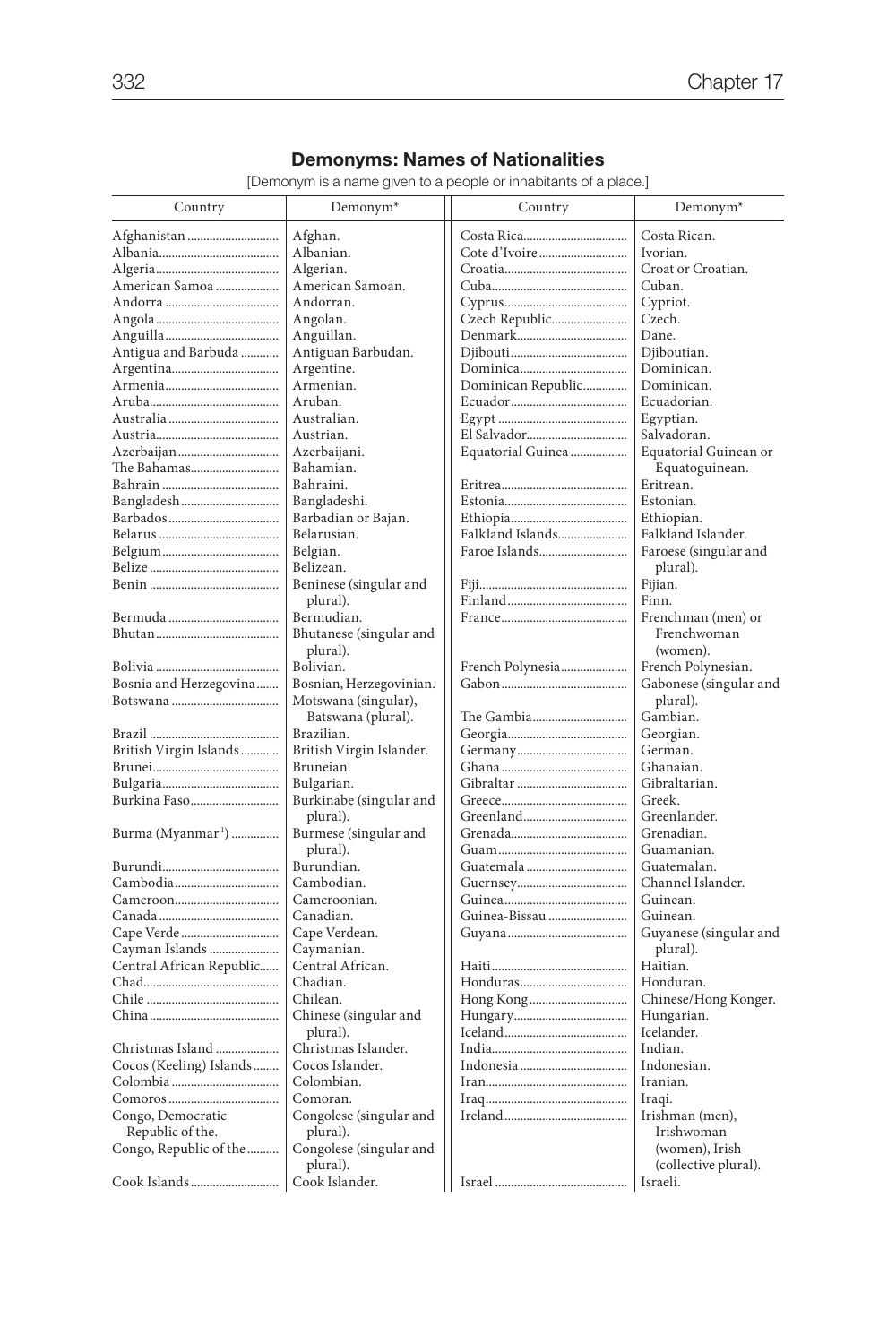# **Demonyms: Names of Nationalities—Continued**

[Demonym is a name given to a people or inhabitants of a place.]

| Country               | Demonym <sup>*</sup>     | Country                   | Demonym <sup>*</sup>   |
|-----------------------|--------------------------|---------------------------|------------------------|
|                       | Italian.                 | Netherlands               | Dutchman (men),        |
|                       | Jamaican.                |                           | Dutchwoman             |
|                       | Japanese (singular and   |                           | (women), Dutch         |
|                       | plural).                 |                           | (collective).          |
|                       | Channel Islander.        | Netherlands Antilles      | Dutch Antillean.       |
|                       | Jordanian.               | New Caledonia             | New Caledonian.        |
| Kazakhstan            | Kazakhstani.             | New Zealand               | New Zealander.         |
|                       | Kenyan.                  |                           | Nicaraguan.            |
|                       | I-Kiribati (singular and |                           | Nigerien.              |
|                       | plural).                 |                           | Nigerian.              |
| Korea, North          | Korean.                  |                           | Niuean.                |
| Korea, South          | Korean.                  | Norfolk Island            | Norfolk Islander.      |
|                       | Kosovar (Albanian),      |                           | Norwegian.             |
|                       | Kosovac (Serbian).       |                           | Omani.                 |
|                       | Kuwaiti.                 |                           | Pakistani.             |
|                       | Kyrgyzstani.             |                           | Palauan.               |
|                       | Lao or Laotian.          |                           | Panamanian.            |
|                       | Latvian.                 | Papua New Guinea          | Papua New Guinean.     |
|                       | Lebanese (singular and   |                           | Paraguayan.            |
|                       | plural).                 |                           | Peruvian.              |
|                       | Mosotho (singular),      | Philippines               | Filipino.              |
|                       | Basotho (plural).        | Pitcairn Islands          | Pitcairn Islander.     |
|                       | Liberian.                |                           | Pole.                  |
|                       | Libyan.                  |                           | Portuguese (singular   |
| Liechtenstein         | Liechtensteiner.         |                           | and plural).           |
|                       | Lithuanian.              |                           | Oatari.                |
|                       | Luxembourger.            |                           | Romanian.              |
|                       | Chinese (singular and    |                           | Russian.               |
|                       | plural).                 |                           | Rwandan.               |
| Macedonia             | Macedonian.              | Saint Helena              | Saint Helenian.        |
|                       | Malagasy (singular and   | Saint Kitts and Nevis     | Kittian and Nevisian.  |
|                       | plural).                 |                           | Saint Lucian.          |
|                       | Malawian.                | Saint Pierre and Miquelon | Frenchman (men),       |
|                       | Malaysian.               |                           | Frenchwoman            |
|                       | Maldivian.               |                           | (women).               |
|                       | Malian.                  | Saint Vincent and the     | Saint Vincentian or    |
|                       | Maltese (singular and    | Grenadines.               | Vincentian.            |
|                       | plural).                 |                           | Samoan.                |
| Marshall Islands      | Marshallese (singular    | San Marino                | Sammarinese (singular  |
|                       | and plural).             |                           | and plural).           |
| Mauritania            | Mauritanian.             | Sao Tome and Principe     | Sao Tomean.            |
|                       | Mauritian.               | Saudi Arabia              | Saudi.                 |
|                       | Mahorais (singular and   |                           | Senegalese (singular   |
|                       | plural).                 |                           | and plural).           |
|                       | Mexican.                 |                           | Serb.                  |
| Micronesia, Federated | Micronesian.             |                           | Seychellois (singular  |
| States of.            |                          |                           | and plural).           |
|                       | Moldovan.                | Sierra Leone              | Sierra Leonean.        |
|                       | Monegasque or            |                           | Singaporean.           |
|                       | Monacan.                 |                           | Slovak.                |
|                       | Mongolian.               |                           | Slovene.               |
| Montenegro            | Montenegrin.             | Solomon Islands           | Solomon Islander.      |
|                       | Montserratian.           |                           | Somali.                |
|                       | Moroccan.                | South Africa              | South African.         |
| Mozambique            | Mozambican.              |                           | Spaniard.              |
|                       | Namibian.                |                           | Sri Lankan.            |
|                       | Nauruan.                 |                           | Sudanese (singular and |
|                       | Nepalese (singular and   |                           | plural).               |
|                       | plural).                 |                           | Surinamer.             |
|                       |                          |                           |                        |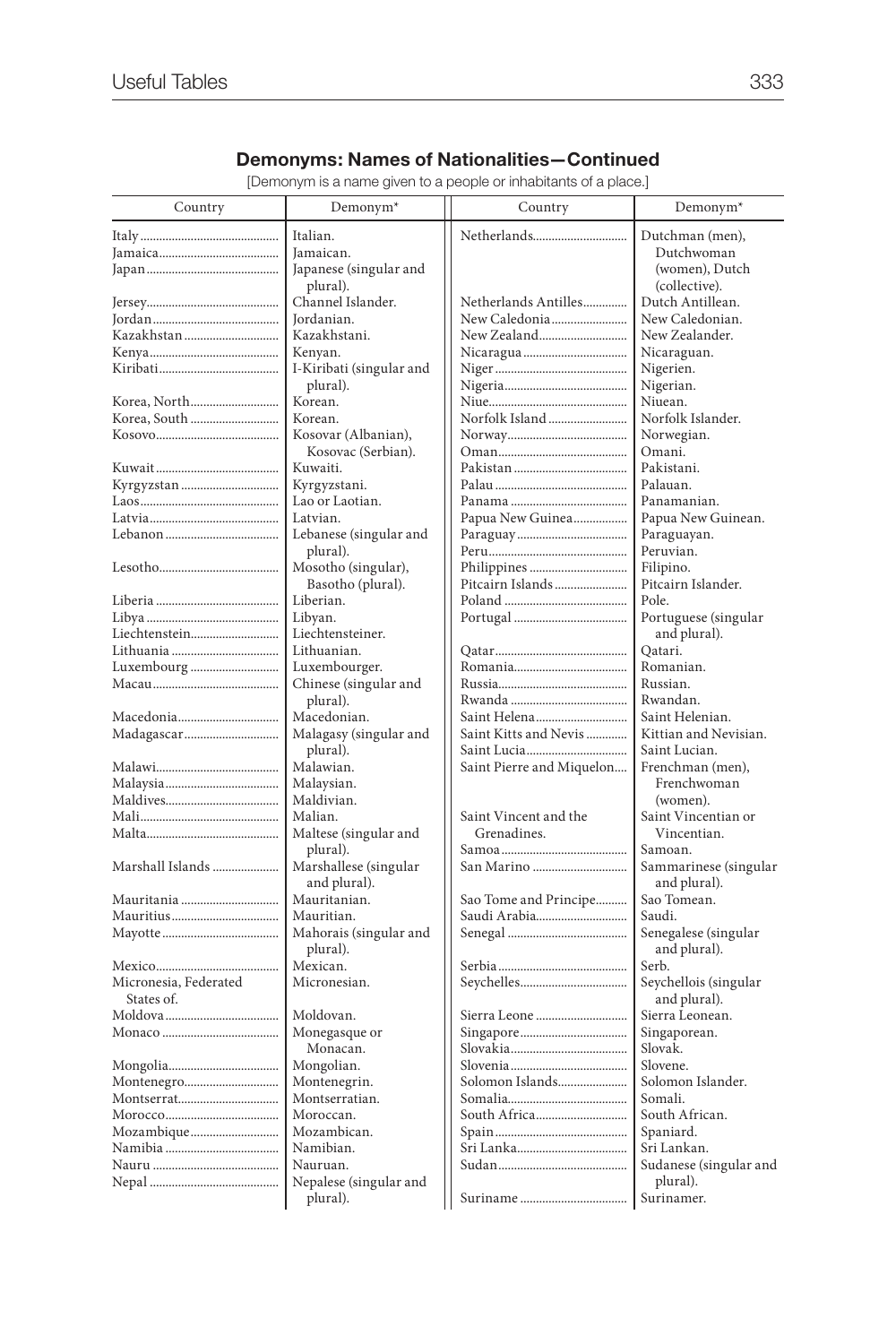#### **Demonyms: Names of Nationalities—Continued**

[Demonym is a name given to a people or inhabitants of a place.]

| Country             | $Demonym*$                       | Country              | $Demonym*$                                |
|---------------------|----------------------------------|----------------------|-------------------------------------------|
|                     | Swazi.                           | Turkmenistan         | Turkmen.                                  |
|                     | Swede.                           |                      | Tuvaluan.                                 |
|                     | Swiss (singular and              |                      | Ugandan.                                  |
|                     | plural).                         |                      | Ukrainian.                                |
|                     | Syrian.                          | United Arab Emirates | Emirati.                                  |
|                     | Taiwan (singular and<br>plural). | United Kingdom       | Briton or British<br>(collective plural). |
|                     | Tajikistani.                     |                      | American.                                 |
|                     | Tanzanian.                       |                      | Uruguayan.                                |
|                     | Thai (singular and               | Uzbekistan           | Uzbekistani.                              |
|                     | plural).                         |                      | Ni-Vanuatu (singular                      |
| Timor-Leste         | Timorese (singular and           |                      | and plural).                              |
|                     | plural).                         |                      | Venezuelan.                               |
|                     | Togolese (singular and           |                      | Vietnamese (singular                      |
|                     | plural).                         |                      | and plural).                              |
|                     | Tokelauan.                       | Virgin Islands       | Virgin Islander.                          |
|                     | Tongan.                          | Wallis and Futuna    | Wallisian, Futunan.                       |
| Trinidad and Tobago | Trinidadian, (singular           | Western Sahara       | Sahrawi, Sahraoui.                        |
|                     | Tobagonian.                      |                      | Yemeni.                                   |
|                     | Tunisian.                        |                      | Zambian.                                  |
|                     | Turk.                            | Zimbabwe             | Zimbabwean.                               |

<sup>1</sup> Since 1989 the military authorities in Burma have promoted the name Myanmar as a conventional name for their state; this decision was not approved by any sitting legislature in Burma, and the U.S. Government did not adopt the name, which is a derivative of the Burmese short-form name Myanma Naingngandaw.

\*Note.—Plural references add *s* unless otherwise indicated.

 Source: Information courtesy of World Factbook as of July 24, 2008; for more information see www.cia.gov/ library/publications/the-world-factbook/fields/21110.html.

| Country | Currency                              | <b>ISO 4217</b><br>$code*$ |
|---------|---------------------------------------|----------------------------|
|         |                                       | AFA                        |
|         |                                       | <b>EUR</b>                 |
|         |                                       | ALI.                       |
|         |                                       | DZD                        |
|         |                                       | <b>USD</b>                 |
|         |                                       | <b>EUR</b>                 |
|         |                                       | <b>AOA</b>                 |
|         |                                       | <b>XCD</b>                 |
|         |                                       | <b>XCD</b>                 |
|         |                                       | ARS                        |
|         |                                       | <b>AMD</b>                 |
|         |                                       | AWG                        |
|         |                                       | <b>AUD</b>                 |
|         |                                       | <b>EUR</b>                 |
|         |                                       | AZN                        |
|         |                                       | <b>BSD</b>                 |
|         |                                       | <b>BHD</b>                 |
|         |                                       | <b>BDT</b>                 |
|         |                                       | <b>BBD</b>                 |
|         |                                       | <b>BYR</b>                 |
|         |                                       | EUR                        |
|         |                                       | BZD                        |
|         | Communaute Financiere Africaine franc | XOF <sup>1</sup>           |
|         |                                       | <b>BMD</b>                 |

#### **Currency**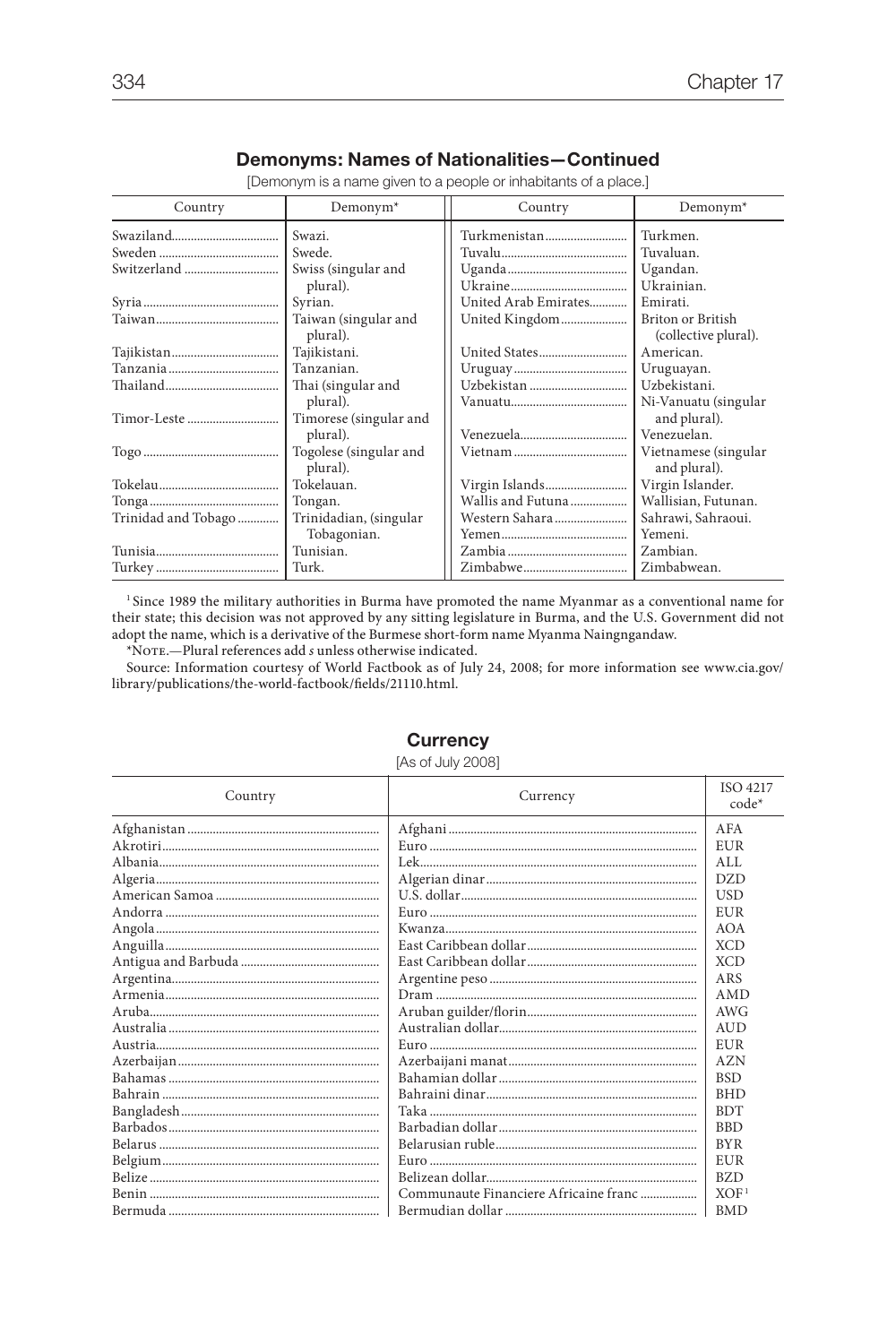| Country                           | Currency                              | ISO 4217<br>code*       |
|-----------------------------------|---------------------------------------|-------------------------|
|                                   |                                       | <b>BTN/INR</b>          |
|                                   |                                       | BOB                     |
|                                   |                                       | BAM                     |
|                                   |                                       | <b>BWP</b>              |
|                                   |                                       | <b>BRL</b>              |
|                                   |                                       | GBP/USD                 |
|                                   |                                       | USD                     |
|                                   |                                       | <b>BND</b>              |
|                                   |                                       | <b>BGL</b>              |
|                                   | Communaute Financiere Africaine franc | XOF <sup>1</sup><br>MMK |
|                                   |                                       | <b>BIF</b>              |
|                                   |                                       | KHR                     |
|                                   | Communaute Financiere Africaine franc | XAF <sup>2</sup>        |
|                                   |                                       | CAD                     |
|                                   |                                       | <b>CVE</b>              |
|                                   |                                       | <b>KYD</b>              |
|                                   | Communaute Financiere Africaine franc | XAF <sup>2</sup>        |
|                                   | Communaute Financiere Africaine franc | XAF <sup>2</sup>        |
|                                   |                                       | <b>CLP</b>              |
|                                   |                                       | RMB/CNY                 |
|                                   |                                       | AUD                     |
|                                   |                                       | <b>AUD</b>              |
|                                   |                                       | COP                     |
|                                   |                                       | <b>KMF</b>              |
| Congo, Democratic Republic of the |                                       | CDF                     |
|                                   | Communaute Financiere Africaine franc | XAF <sup>2</sup>        |
|                                   |                                       | <b>NZD</b>              |
|                                   |                                       | <b>CRC</b>              |
|                                   | Communaute Financiere Africaine franc | XOF <sup>1</sup>        |
|                                   |                                       | <b>HRK</b>              |
|                                   |                                       | CUP/CUC                 |
|                                   |                                       | <b>EUR</b>              |
|                                   |                                       | CZK<br>DKK              |
|                                   |                                       | <b>EUR</b>              |
|                                   |                                       | DJF                     |
|                                   |                                       | <b>XCD</b>              |
|                                   |                                       | <b>DOP</b>              |
|                                   |                                       | <b>USD</b>              |
|                                   |                                       | EGP                     |
|                                   |                                       | <b>USD</b>              |
|                                   | Communaute Financiere Africaine franc | XAF <sup>2</sup>        |
|                                   |                                       | <b>ERN</b>              |
|                                   |                                       | EEK                     |
|                                   |                                       | <b>ETB</b>              |
| Falkland Islands (Islas Malvinas) |                                       | <b>FKP</b>              |
|                                   |                                       | <b>DKK</b>              |
|                                   |                                       | <b>FID</b>              |
|                                   |                                       | EUR                     |
|                                   |                                       | <b>EUR</b>              |
|                                   | Comptoirs Francais du Pacifique franc | <b>XPF</b>              |
|                                   | Communaute Financiere Africaine franc | XAF <sup>2</sup>        |
|                                   |                                       | <b>GMD</b>              |
|                                   |                                       | ILS                     |
|                                   |                                       | GEL                     |
|                                   |                                       | <b>EUR</b>              |
|                                   |                                       | <b>GHC</b>              |
|                                   |                                       | GIP                     |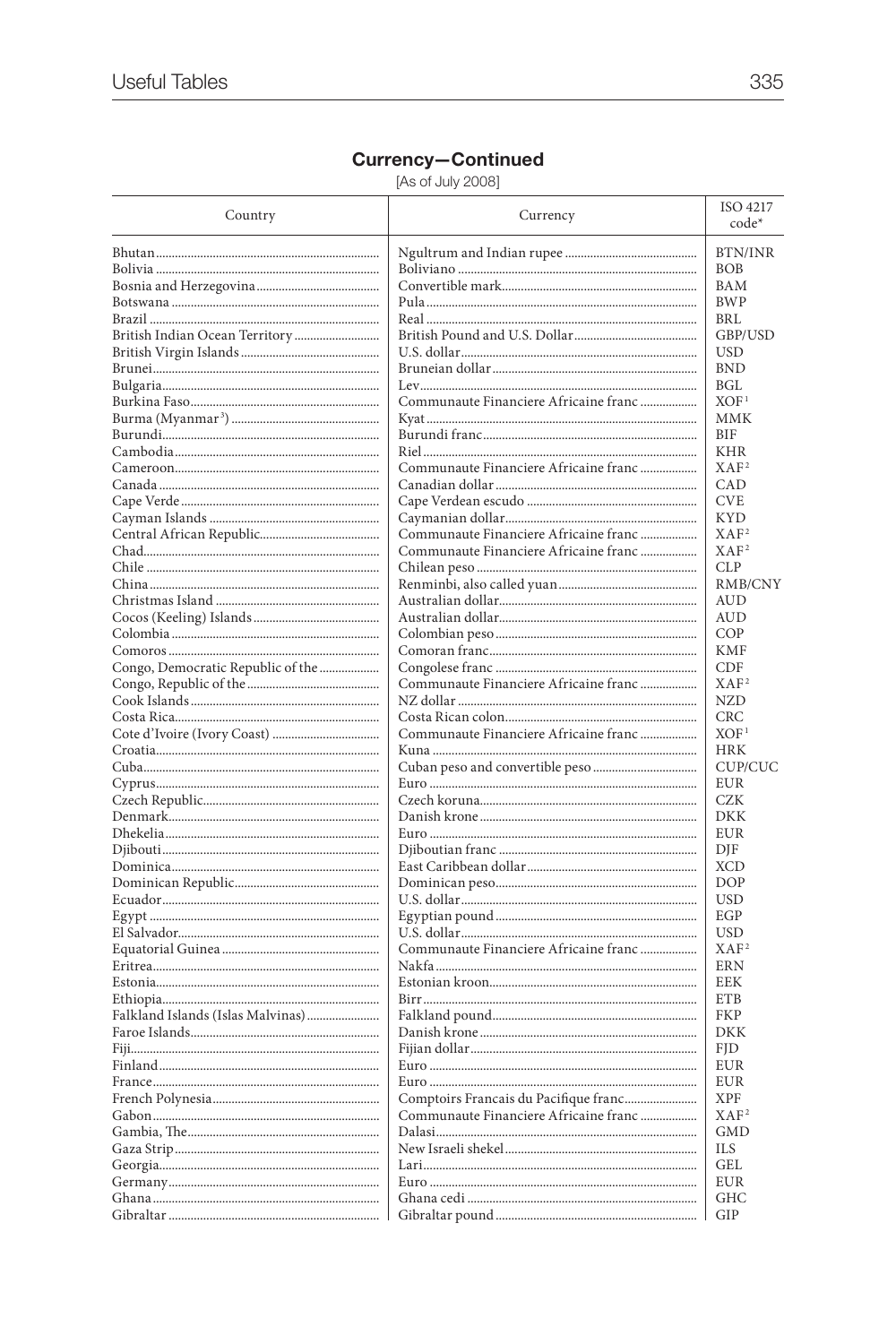| Country                         | Currency                              | ISO 4217<br>code* |
|---------------------------------|---------------------------------------|-------------------|
|                                 |                                       |                   |
|                                 |                                       | <b>EUR</b>        |
|                                 |                                       | <b>DKK</b>        |
|                                 |                                       | <b>XCD</b>        |
|                                 |                                       | <b>USD</b>        |
|                                 |                                       | GTQ/USD           |
|                                 |                                       | $**/GBP$          |
|                                 |                                       | <b>GNF</b>        |
|                                 | Communaute Financiere Africaine franc | XOF <sup>1</sup>  |
|                                 |                                       | GYD               |
|                                 |                                       | <b>HTG</b>        |
|                                 |                                       | <b>EUR</b>        |
|                                 |                                       | <b>HNL</b>        |
|                                 |                                       | <b>HKD</b>        |
|                                 |                                       | HUF               |
|                                 |                                       | <b>ISK</b>        |
|                                 |                                       | INR               |
|                                 |                                       | <b>IDR</b>        |
|                                 |                                       | <b>IRR</b>        |
|                                 |                                       | <b>NID</b>        |
|                                 |                                       | <b>EUR</b>        |
|                                 | Isle of Man pound also called manx    | IMP               |
|                                 |                                       | <b>ILS</b>        |
|                                 |                                       | <b>EUR</b>        |
|                                 |                                       | JMD               |
|                                 |                                       | <b>IPY</b>        |
|                                 |                                       | $**/GBP$          |
|                                 |                                       | <b>JOD</b>        |
|                                 |                                       | <b>KZT</b>        |
|                                 |                                       | <b>KES</b>        |
|                                 |                                       | AUD               |
|                                 |                                       | <b>KPW</b>        |
|                                 |                                       | <b>KRW</b>        |
|                                 |                                       | EUR/RSD           |
|                                 |                                       | <b>KWD</b>        |
|                                 |                                       | <b>KGS</b>        |
|                                 |                                       | LAK               |
|                                 |                                       | <b>LVL</b>        |
|                                 |                                       | LBP               |
|                                 |                                       | LSL/ZAR           |
|                                 |                                       | <b>LRD</b>        |
|                                 |                                       | <b>LYD</b>        |
|                                 |                                       | <b>CHF</b>        |
|                                 |                                       | <b>LTL</b>        |
|                                 |                                       | EUR               |
|                                 |                                       |                   |
|                                 |                                       | MOP               |
|                                 |                                       | NKD               |
|                                 |                                       | <b>MGA</b>        |
|                                 |                                       | <b>MWK</b>        |
|                                 |                                       | MYR               |
|                                 |                                       | <b>MVR</b>        |
|                                 | Communaute Financiere Africaine franc | XOF <sup>1</sup>  |
|                                 |                                       | EUR               |
|                                 |                                       | <b>USD</b>        |
|                                 |                                       | MRO               |
|                                 |                                       | MUR               |
|                                 |                                       | EUR               |
|                                 |                                       | <b>MXN</b>        |
| Micronesia, Federated States of |                                       | <b>USD</b>        |
|                                 |                                       | MDL               |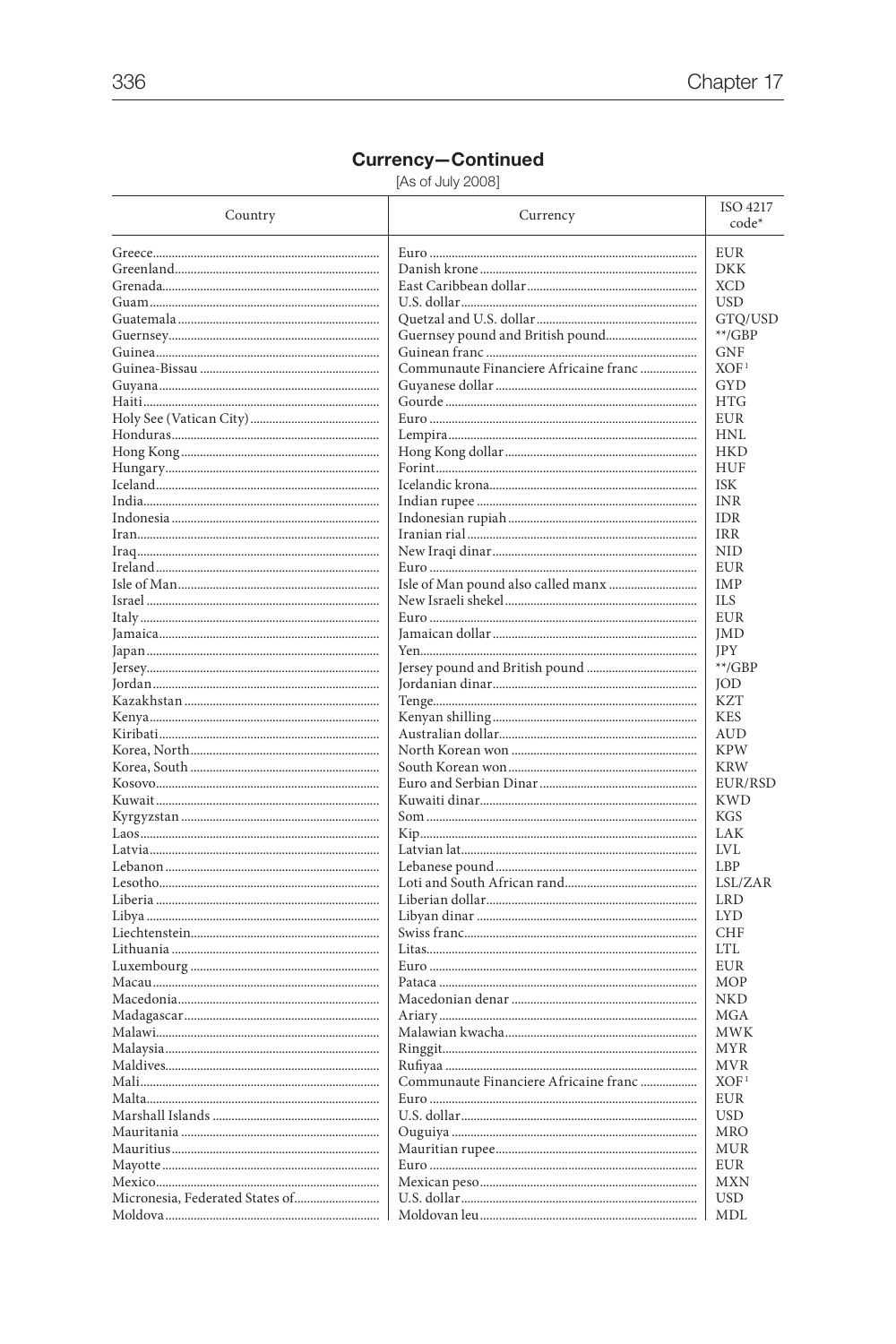| <b>EUR</b><br><b>MNT</b><br>EUR<br><b>XCD</b><br>MAD<br><b>MZM</b><br>Namibian dollar and South African rand<br>NAD/ZAR<br><b>AUD</b><br><b>NPR</b><br><b>EUR</b><br>ANG<br>Comptoirs Francais du Pacifique franc<br><b>XPF</b><br><b>NZD</b><br>NIO<br>Communaute Financiere Africaine franc<br>XOF <sup>1</sup><br><b>NGN</b><br><b>NZD</b><br><b>AUD</b><br><b>USD</b><br><b>NOK</b><br>OMR<br><b>PKR</b><br><b>USD</b><br>PAB/USD<br>PGK<br><b>PYG</b><br>PEN<br>PHP<br><b>NZD</b><br><b>PLN</b><br><b>EUR</b><br><b>USD</b><br>QAR<br><b>RON</b><br><b>RUB</b><br><b>RWF</b><br>EUR<br><b>SHP</b><br><b>XCD</b><br><b>XCD</b><br><b>EUR</b><br>EUR<br>Saint Vincent and the Grenadines<br><b>XCD</b><br><b>SAT</b><br><b>EUR</b><br><b>STD</b><br>SAR<br>XOF <sup>1</sup><br>Communaute Financiere Africaine franc<br><b>RSD</b><br>SCR<br>SLL<br>SGD<br><b>SKK</b><br><b>EUR</b><br><b>SBD</b><br>SOS<br>ZAR<br><b>EUR</b><br><b>LKR</b> | Country | Currency | ISO 4217<br>code* |
|------------------------------------------------------------------------------------------------------------------------------------------------------------------------------------------------------------------------------------------------------------------------------------------------------------------------------------------------------------------------------------------------------------------------------------------------------------------------------------------------------------------------------------------------------------------------------------------------------------------------------------------------------------------------------------------------------------------------------------------------------------------------------------------------------------------------------------------------------------------------------------------------------------------------------------------------|---------|----------|-------------------|
|                                                                                                                                                                                                                                                                                                                                                                                                                                                                                                                                                                                                                                                                                                                                                                                                                                                                                                                                                |         |          |                   |
|                                                                                                                                                                                                                                                                                                                                                                                                                                                                                                                                                                                                                                                                                                                                                                                                                                                                                                                                                |         |          |                   |
|                                                                                                                                                                                                                                                                                                                                                                                                                                                                                                                                                                                                                                                                                                                                                                                                                                                                                                                                                |         |          |                   |
|                                                                                                                                                                                                                                                                                                                                                                                                                                                                                                                                                                                                                                                                                                                                                                                                                                                                                                                                                |         |          |                   |
|                                                                                                                                                                                                                                                                                                                                                                                                                                                                                                                                                                                                                                                                                                                                                                                                                                                                                                                                                |         |          |                   |
|                                                                                                                                                                                                                                                                                                                                                                                                                                                                                                                                                                                                                                                                                                                                                                                                                                                                                                                                                |         |          |                   |
|                                                                                                                                                                                                                                                                                                                                                                                                                                                                                                                                                                                                                                                                                                                                                                                                                                                                                                                                                |         |          |                   |
|                                                                                                                                                                                                                                                                                                                                                                                                                                                                                                                                                                                                                                                                                                                                                                                                                                                                                                                                                |         |          |                   |
|                                                                                                                                                                                                                                                                                                                                                                                                                                                                                                                                                                                                                                                                                                                                                                                                                                                                                                                                                |         |          |                   |
|                                                                                                                                                                                                                                                                                                                                                                                                                                                                                                                                                                                                                                                                                                                                                                                                                                                                                                                                                |         |          |                   |
|                                                                                                                                                                                                                                                                                                                                                                                                                                                                                                                                                                                                                                                                                                                                                                                                                                                                                                                                                |         |          |                   |
|                                                                                                                                                                                                                                                                                                                                                                                                                                                                                                                                                                                                                                                                                                                                                                                                                                                                                                                                                |         |          |                   |
|                                                                                                                                                                                                                                                                                                                                                                                                                                                                                                                                                                                                                                                                                                                                                                                                                                                                                                                                                |         |          |                   |
|                                                                                                                                                                                                                                                                                                                                                                                                                                                                                                                                                                                                                                                                                                                                                                                                                                                                                                                                                |         |          |                   |
|                                                                                                                                                                                                                                                                                                                                                                                                                                                                                                                                                                                                                                                                                                                                                                                                                                                                                                                                                |         |          |                   |
|                                                                                                                                                                                                                                                                                                                                                                                                                                                                                                                                                                                                                                                                                                                                                                                                                                                                                                                                                |         |          |                   |
|                                                                                                                                                                                                                                                                                                                                                                                                                                                                                                                                                                                                                                                                                                                                                                                                                                                                                                                                                |         |          |                   |
|                                                                                                                                                                                                                                                                                                                                                                                                                                                                                                                                                                                                                                                                                                                                                                                                                                                                                                                                                |         |          |                   |
|                                                                                                                                                                                                                                                                                                                                                                                                                                                                                                                                                                                                                                                                                                                                                                                                                                                                                                                                                |         |          |                   |
|                                                                                                                                                                                                                                                                                                                                                                                                                                                                                                                                                                                                                                                                                                                                                                                                                                                                                                                                                |         |          |                   |
|                                                                                                                                                                                                                                                                                                                                                                                                                                                                                                                                                                                                                                                                                                                                                                                                                                                                                                                                                |         |          |                   |
|                                                                                                                                                                                                                                                                                                                                                                                                                                                                                                                                                                                                                                                                                                                                                                                                                                                                                                                                                |         |          |                   |
|                                                                                                                                                                                                                                                                                                                                                                                                                                                                                                                                                                                                                                                                                                                                                                                                                                                                                                                                                |         |          |                   |
|                                                                                                                                                                                                                                                                                                                                                                                                                                                                                                                                                                                                                                                                                                                                                                                                                                                                                                                                                |         |          |                   |
|                                                                                                                                                                                                                                                                                                                                                                                                                                                                                                                                                                                                                                                                                                                                                                                                                                                                                                                                                |         |          |                   |
|                                                                                                                                                                                                                                                                                                                                                                                                                                                                                                                                                                                                                                                                                                                                                                                                                                                                                                                                                |         |          |                   |
|                                                                                                                                                                                                                                                                                                                                                                                                                                                                                                                                                                                                                                                                                                                                                                                                                                                                                                                                                |         |          |                   |
|                                                                                                                                                                                                                                                                                                                                                                                                                                                                                                                                                                                                                                                                                                                                                                                                                                                                                                                                                |         |          |                   |
|                                                                                                                                                                                                                                                                                                                                                                                                                                                                                                                                                                                                                                                                                                                                                                                                                                                                                                                                                |         |          |                   |
|                                                                                                                                                                                                                                                                                                                                                                                                                                                                                                                                                                                                                                                                                                                                                                                                                                                                                                                                                |         |          |                   |
|                                                                                                                                                                                                                                                                                                                                                                                                                                                                                                                                                                                                                                                                                                                                                                                                                                                                                                                                                |         |          |                   |
|                                                                                                                                                                                                                                                                                                                                                                                                                                                                                                                                                                                                                                                                                                                                                                                                                                                                                                                                                |         |          |                   |
|                                                                                                                                                                                                                                                                                                                                                                                                                                                                                                                                                                                                                                                                                                                                                                                                                                                                                                                                                |         |          |                   |
|                                                                                                                                                                                                                                                                                                                                                                                                                                                                                                                                                                                                                                                                                                                                                                                                                                                                                                                                                |         |          |                   |
|                                                                                                                                                                                                                                                                                                                                                                                                                                                                                                                                                                                                                                                                                                                                                                                                                                                                                                                                                |         |          |                   |
|                                                                                                                                                                                                                                                                                                                                                                                                                                                                                                                                                                                                                                                                                                                                                                                                                                                                                                                                                |         |          |                   |
|                                                                                                                                                                                                                                                                                                                                                                                                                                                                                                                                                                                                                                                                                                                                                                                                                                                                                                                                                |         |          |                   |
|                                                                                                                                                                                                                                                                                                                                                                                                                                                                                                                                                                                                                                                                                                                                                                                                                                                                                                                                                |         |          |                   |
|                                                                                                                                                                                                                                                                                                                                                                                                                                                                                                                                                                                                                                                                                                                                                                                                                                                                                                                                                |         |          |                   |
|                                                                                                                                                                                                                                                                                                                                                                                                                                                                                                                                                                                                                                                                                                                                                                                                                                                                                                                                                |         |          |                   |
|                                                                                                                                                                                                                                                                                                                                                                                                                                                                                                                                                                                                                                                                                                                                                                                                                                                                                                                                                |         |          |                   |
|                                                                                                                                                                                                                                                                                                                                                                                                                                                                                                                                                                                                                                                                                                                                                                                                                                                                                                                                                |         |          |                   |
|                                                                                                                                                                                                                                                                                                                                                                                                                                                                                                                                                                                                                                                                                                                                                                                                                                                                                                                                                |         |          |                   |
|                                                                                                                                                                                                                                                                                                                                                                                                                                                                                                                                                                                                                                                                                                                                                                                                                                                                                                                                                |         |          |                   |
|                                                                                                                                                                                                                                                                                                                                                                                                                                                                                                                                                                                                                                                                                                                                                                                                                                                                                                                                                |         |          |                   |
|                                                                                                                                                                                                                                                                                                                                                                                                                                                                                                                                                                                                                                                                                                                                                                                                                                                                                                                                                |         |          |                   |
|                                                                                                                                                                                                                                                                                                                                                                                                                                                                                                                                                                                                                                                                                                                                                                                                                                                                                                                                                |         |          |                   |
|                                                                                                                                                                                                                                                                                                                                                                                                                                                                                                                                                                                                                                                                                                                                                                                                                                                                                                                                                |         |          |                   |
|                                                                                                                                                                                                                                                                                                                                                                                                                                                                                                                                                                                                                                                                                                                                                                                                                                                                                                                                                |         |          |                   |
|                                                                                                                                                                                                                                                                                                                                                                                                                                                                                                                                                                                                                                                                                                                                                                                                                                                                                                                                                |         |          |                   |
|                                                                                                                                                                                                                                                                                                                                                                                                                                                                                                                                                                                                                                                                                                                                                                                                                                                                                                                                                |         |          |                   |
|                                                                                                                                                                                                                                                                                                                                                                                                                                                                                                                                                                                                                                                                                                                                                                                                                                                                                                                                                |         |          |                   |
|                                                                                                                                                                                                                                                                                                                                                                                                                                                                                                                                                                                                                                                                                                                                                                                                                                                                                                                                                |         |          |                   |
|                                                                                                                                                                                                                                                                                                                                                                                                                                                                                                                                                                                                                                                                                                                                                                                                                                                                                                                                                |         |          |                   |
|                                                                                                                                                                                                                                                                                                                                                                                                                                                                                                                                                                                                                                                                                                                                                                                                                                                                                                                                                |         |          |                   |
|                                                                                                                                                                                                                                                                                                                                                                                                                                                                                                                                                                                                                                                                                                                                                                                                                                                                                                                                                |         |          |                   |
|                                                                                                                                                                                                                                                                                                                                                                                                                                                                                                                                                                                                                                                                                                                                                                                                                                                                                                                                                |         |          |                   |
|                                                                                                                                                                                                                                                                                                                                                                                                                                                                                                                                                                                                                                                                                                                                                                                                                                                                                                                                                |         |          |                   |
|                                                                                                                                                                                                                                                                                                                                                                                                                                                                                                                                                                                                                                                                                                                                                                                                                                                                                                                                                |         |          |                   |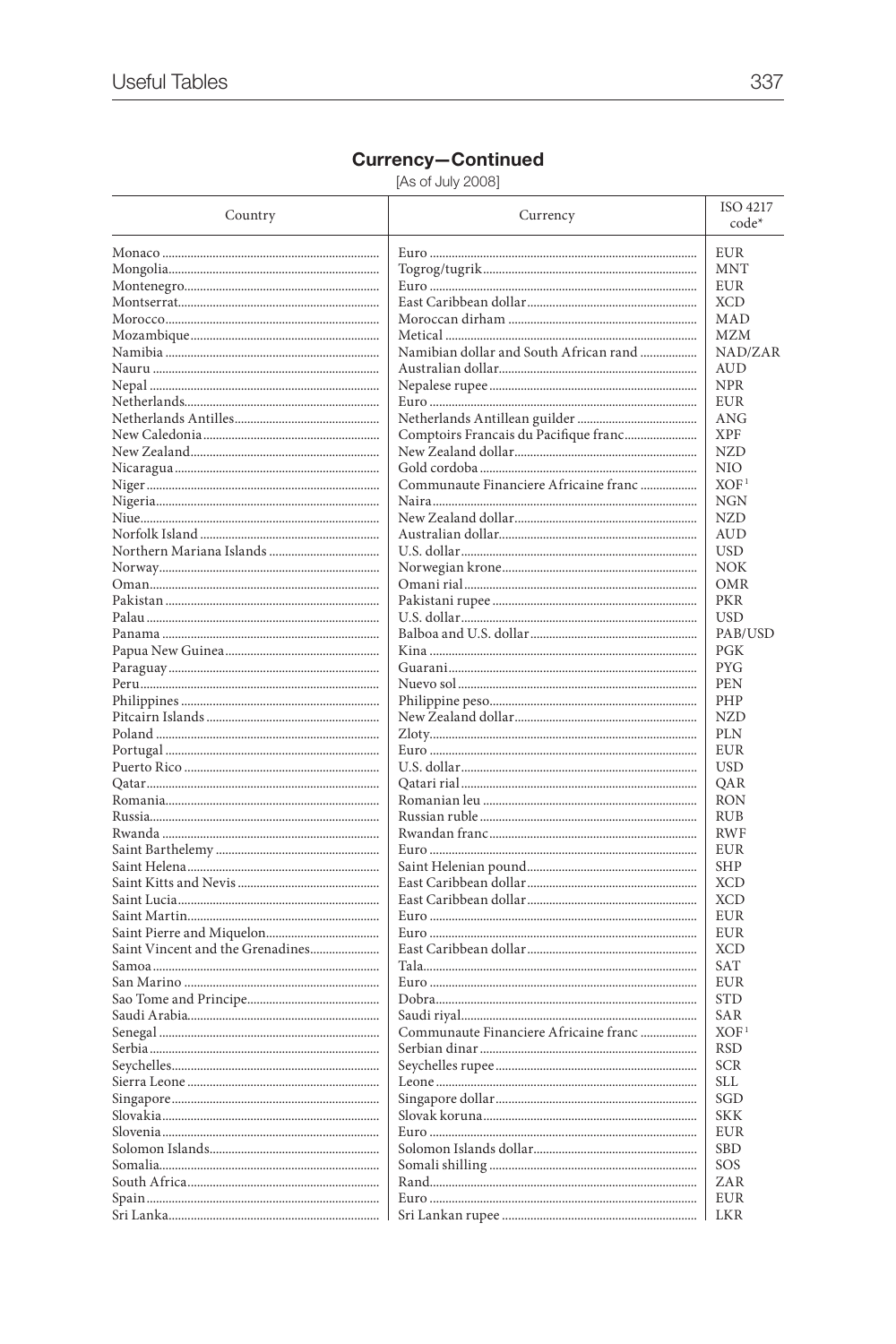[As of July 2008]

| Country | Currency                               | ISO 4217<br>code* |
|---------|----------------------------------------|-------------------|
|         |                                        | <b>SDG</b>        |
|         |                                        | <b>SRD</b>        |
|         |                                        | <b>NOK</b>        |
|         |                                        | SZL               |
|         |                                        | <b>SEK</b>        |
|         |                                        | <b>CHF</b>        |
|         |                                        | <b>SYP</b>        |
|         |                                        | TWD               |
|         |                                        | <b>TIS</b>        |
|         |                                        | <b>TZS</b>        |
|         |                                        | THB               |
|         |                                        | <b>USD</b>        |
|         | Communaute Financiere Africaine franc  | XOF <sup>1</sup>  |
|         |                                        | <b>NZD</b>        |
|         |                                        | <b>TOP</b>        |
|         |                                        | <b>TTD</b>        |
|         |                                        | <b>TND</b>        |
|         |                                        | <b>TRY</b>        |
|         |                                        | <b>TMM</b>        |
|         |                                        | <b>USD</b>        |
|         |                                        | <b>AUD</b>        |
|         |                                        | UGX               |
|         |                                        | <b>UAH</b>        |
|         |                                        | AED               |
|         |                                        | GBP               |
|         |                                        | <b>USD</b>        |
|         |                                        | UYU               |
|         |                                        | <b>UZS</b>        |
|         |                                        | <b>VUV</b>        |
|         |                                        | <b>VEB</b>        |
|         |                                        | <b>VND</b>        |
|         |                                        | <b>USD</b>        |
|         |                                        | <b>XPF</b>        |
|         | New Israeli shekel and Jordanian dinar | ILS/JOD           |
|         |                                        | MAD               |
|         |                                        | <b>YER</b>        |
|         |                                        | <b>ZMK</b>        |
|         |                                        | ZWD               |

<sup>1</sup> Responsible authority is the Central Bank of the West African States.

<sup>2</sup> Responsible authority is the Bank of the Central African States.

<sup>3</sup> Since 1989 the military authorities in Burma have promoted the name Myanmar as a conventional name for their state; this decision was not approved by any sitting legislature in Burma, and the U.S. Government did not adopt the name, which is a derivative of the Burmese short-form name Myanma Naingngandaw.

\* ISO 4217 is the international standard of 3-letter codes used to define names of currencies; it is used in place of currency symbols or names. For more information see www.iso.org/iso/support/faqs/faqs\_widely\_used\_standards/ widely\_used\_standards\_other/currency\_codes/currency\_codes\_list-1.htm.

\*\* There is no currency code for Island monies. Guernsey and Jersey are both British crown dependencies, but not part of the United Kingdom. However, the United Kingdom Government is constitutionally responsible for their international representation.

Source: World Factbook: www.cia.gov/library/publications/the-world-factbook/fields/2065.html.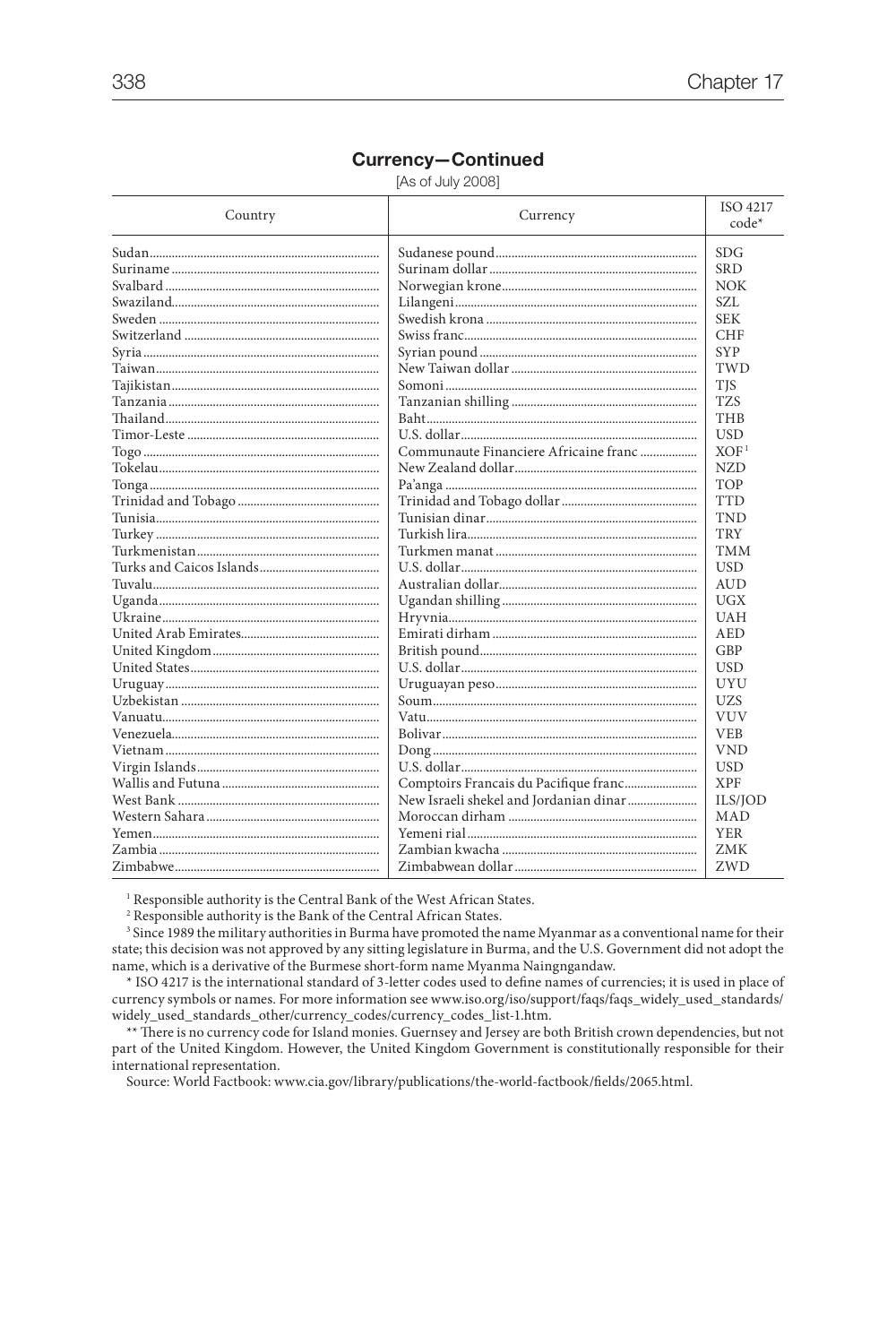### **Metric and U.S. Measures** <sup>1</sup>

#### **Length**

| Metric unit | U.S. unit |  |
|-------------|-----------|--|
|             |           |  |
|             |           |  |
|             |           |  |
|             |           |  |
|             |           |  |
|             |           |  |
|             |           |  |

### **Mass Weight**

| Metric unit | U.S. unit |
|-------------|-----------|
|             |           |

#### **Volume**

| Metric unit | U.S. liquid capacity          |  |
|-------------|-------------------------------|--|
|             | U.S. dry measure <sup>2</sup> |  |

#### **Temperature Conversion**<sup>3</sup>

| Celsius | Fahrenheit | Kelvin | Celsius | Fahrenheit | Kelvin   |
|---------|------------|--------|---------|------------|----------|
| 100     | 212        | 373.1  |         | 32         | 273.1    |
|         | 122        | 323.1  |         | 14         | 263.1    |
|         | 104        | 313.1  |         | $-4$       | 253.1    |
|         | 86         | 303.1  |         | $-22$      | 243.1    |
|         | 68         | 293.1  |         | $-40$      | 233.1    |
|         | 50         | 283.1  |         | $-58$      | 223.1    |
|         |            |        |         | $-459.7$   | $\Omega$ |
|         |            |        |         |            |          |

 $^{\rm 1}$  At this time, only three countries—Burma, Liberia, and the United States—have not adopted the International System of Units (SI, or metric system) as their official system of weights and measures.

2 Dry measurements are mainly used for measuring grain or fresh produce. Do not confuse dry measure for liquid measure, as they are not the same.

<sup>3</sup> The equation for converting temperatures is as follows: °C to °F: multiply by 9, then divide by 5, then add 32; °F to °C: subtract 32, then multiply by 5, then divide by 9.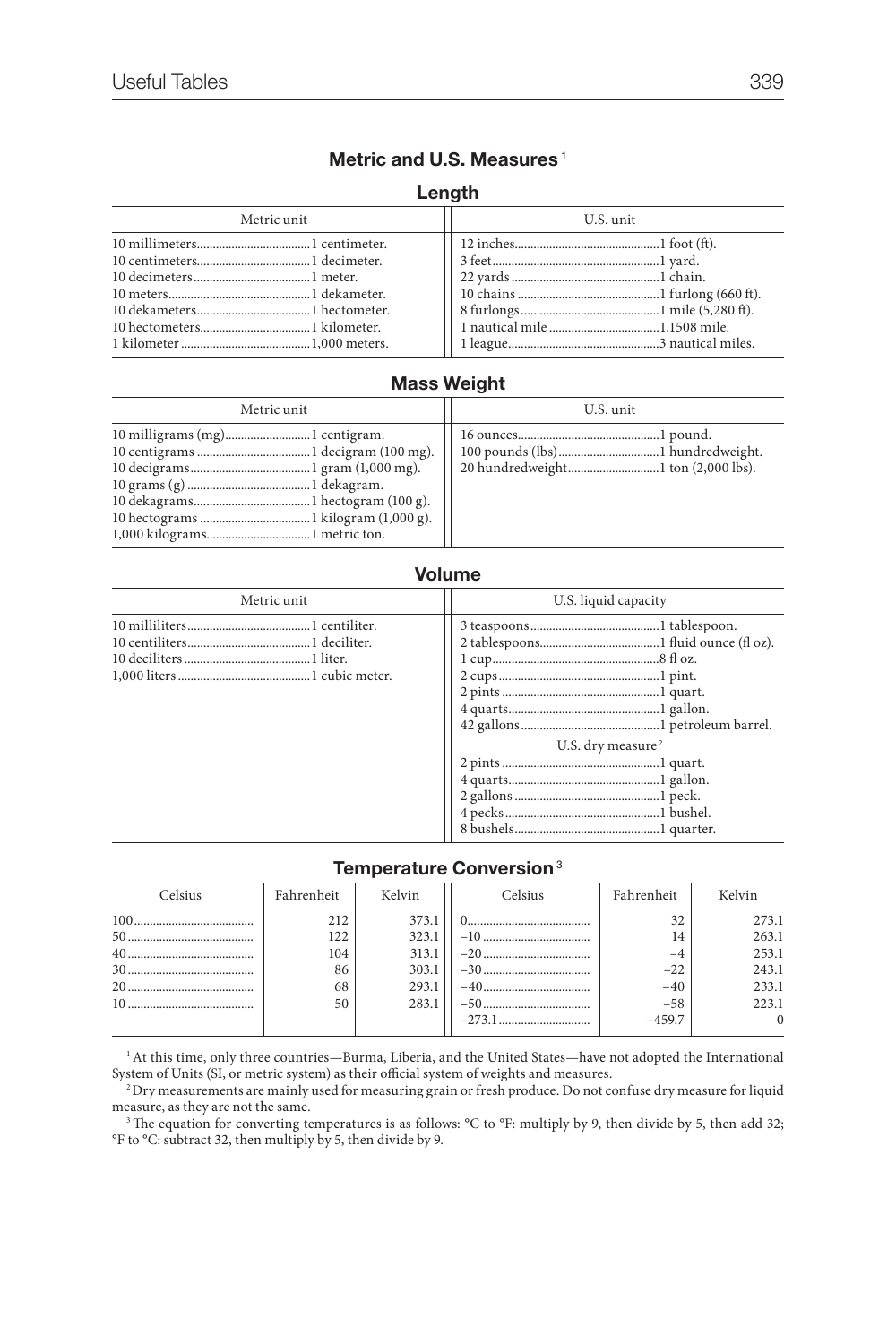| U.S. to metric                         | Metric to U.S.                      |  |  |  |  |
|----------------------------------------|-------------------------------------|--|--|--|--|
|                                        |                                     |  |  |  |  |
|                                        |                                     |  |  |  |  |
|                                        |                                     |  |  |  |  |
|                                        |                                     |  |  |  |  |
| Nautical mile  1.852 kilometers.       |                                     |  |  |  |  |
|                                        |                                     |  |  |  |  |
|                                        | Square centimeter0.155 square inch. |  |  |  |  |
|                                        | Square meter  10.7639 square feet.  |  |  |  |  |
| Square yard  0.836 square meter.       |                                     |  |  |  |  |
|                                        |                                     |  |  |  |  |
| Square mile  259 hectares.             |                                     |  |  |  |  |
| Cubic inch  16.39 cubic centimeters.   |                                     |  |  |  |  |
|                                        | Cubic meter35.3146 cubic feet.      |  |  |  |  |
| Cubic yard  0.7646 cubic meter.        |                                     |  |  |  |  |
|                                        |                                     |  |  |  |  |
| Ounce (liquid) 29.574 milliliters.     |                                     |  |  |  |  |
| Pint (liquid) 473.176 milliliters.     |                                     |  |  |  |  |
| Quart (liquid) 946.35 milliliters.     |                                     |  |  |  |  |
| Gallon (liquid)3.79 liters.            |                                     |  |  |  |  |
|                                        |                                     |  |  |  |  |
| Quart (dry) 1101 milliliters.          |                                     |  |  |  |  |
| Quart, imperial 1137 milliliters.      |                                     |  |  |  |  |
| Gallon (dry)  4.40 liters.             |                                     |  |  |  |  |
| Gallon, imperial 4.55 liters.          |                                     |  |  |  |  |
|                                        |                                     |  |  |  |  |
| Peck, imperial9.092 liters.            |                                     |  |  |  |  |
|                                        |                                     |  |  |  |  |
| Bushel, imperial36.37 liters.          |                                     |  |  |  |  |
|                                        |                                     |  |  |  |  |
| Ounce <sup>2</sup> 28.35 grams.        |                                     |  |  |  |  |
| Ounce, troy <sup>3</sup> 31.103 grams. |                                     |  |  |  |  |
|                                        |                                     |  |  |  |  |
| Pound, troy 12 troy ounces.            |                                     |  |  |  |  |
| Ton, short907.185 kilograms.           |                                     |  |  |  |  |
|                                        |                                     |  |  |  |  |
| Ton, metric 1,000 kilograms.           |                                     |  |  |  |  |
| Do2,204.6 pounds.                      |                                     |  |  |  |  |
| Ton, long 1,016.047 kilograms.         |                                     |  |  |  |  |
|                                        |                                     |  |  |  |  |

### **Common Measures and Their Metric Equivalents**

 $1$ The grain is used to measure in ballistics and archery; grains were originally used in medicine but have been replaced by milligrams.<br><sup>2</sup> Avoirdupois; avoirdupois is the measure of mass of everyday items.

<sup>3</sup>The troy ounce is used in pricing silver, gold, platinum, and other precious metals and gemstones.